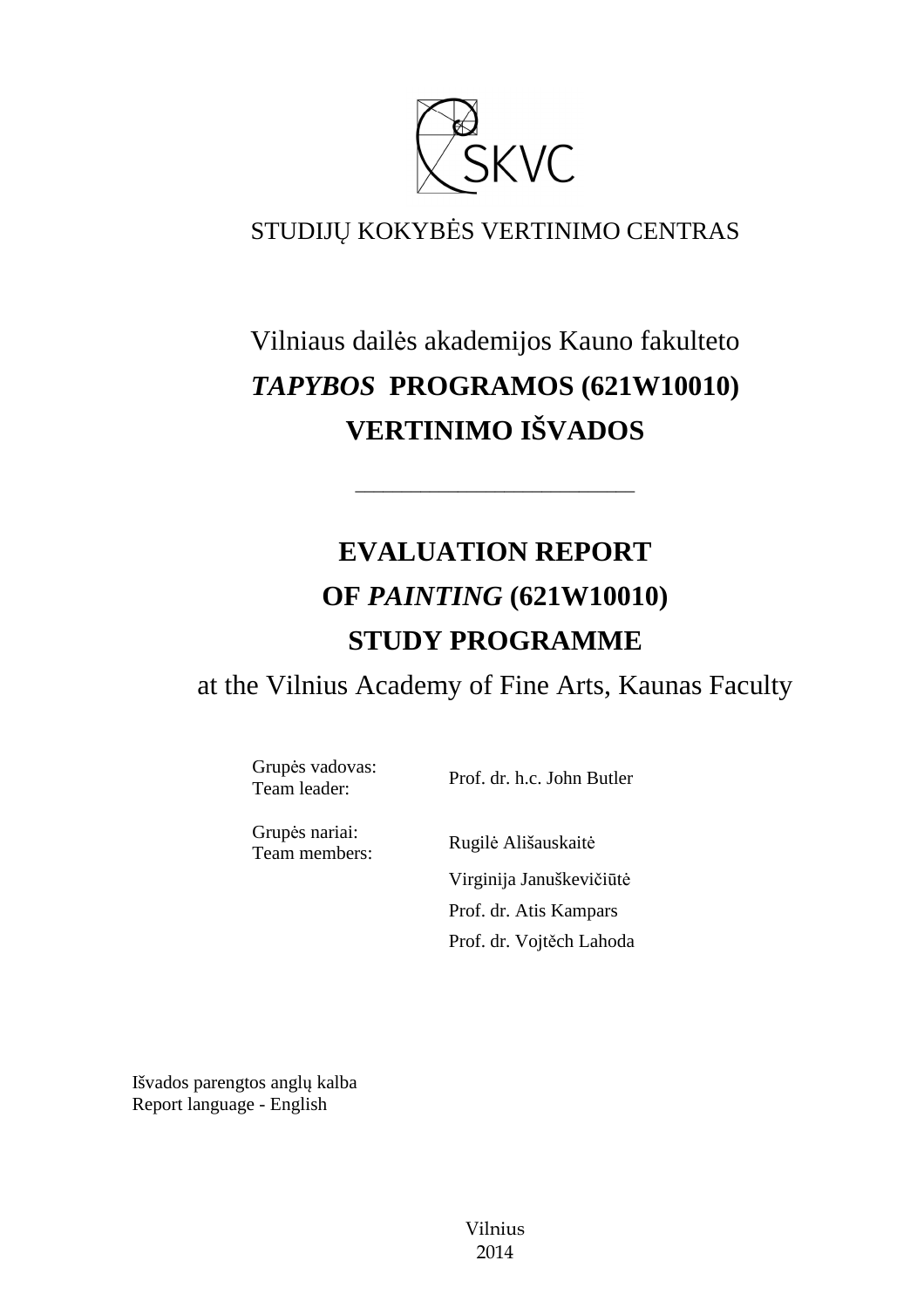### **DUOMENYS APIE ĮVERTINTĄ PROGRAMĄ**

| Studijų programos pavadinimas                           | Tapyba           |
|---------------------------------------------------------|------------------|
| Valstybinis kodas                                       | 621W10010        |
| Studijų sritis                                          | menai            |
| Studijų kryptis                                         | dailė            |
| Studijų programos rūšis                                 | universitetinės  |
| Studijų pakopa                                          | antroji          |
| Studijų forma (trukmė metais)                           | nuolatinė (2)    |
| Studijų programos apimtis kreditais                     | <b>120 ECTS</b>  |
| Suteikiamas laipsnis ir (ar) profesinė<br>kvalifikacija | dailės magistras |
| Studijų programos įregistravimo data                    | 1997-05-19       |

#### **INFORMATION ON EVALUATED STUDY PROGRAMME**

–––––––––––––––––––––––––––––––

| Title of the study programme                           | Painting                   |
|--------------------------------------------------------|----------------------------|
| State code                                             | 621W10010                  |
| Study area                                             | Art                        |
| Study field                                            | Fine Arts                  |
| Kind of the study programme.                           | University studies         |
| Study cycle                                            | Second                     |
| Study mode (length in years)                           | Full-time (2)              |
| Volume of the study programme in credits               | <b>120 ECTS</b>            |
| Degree and (or) professional qualifications<br>awarded | <b>Master of Fine Arts</b> |
| Date of registration of the study programme            | 1997-05-19                 |

## Studijų kokybės vertinimo centras

The Centre for Quality Assessment in Higher Education

©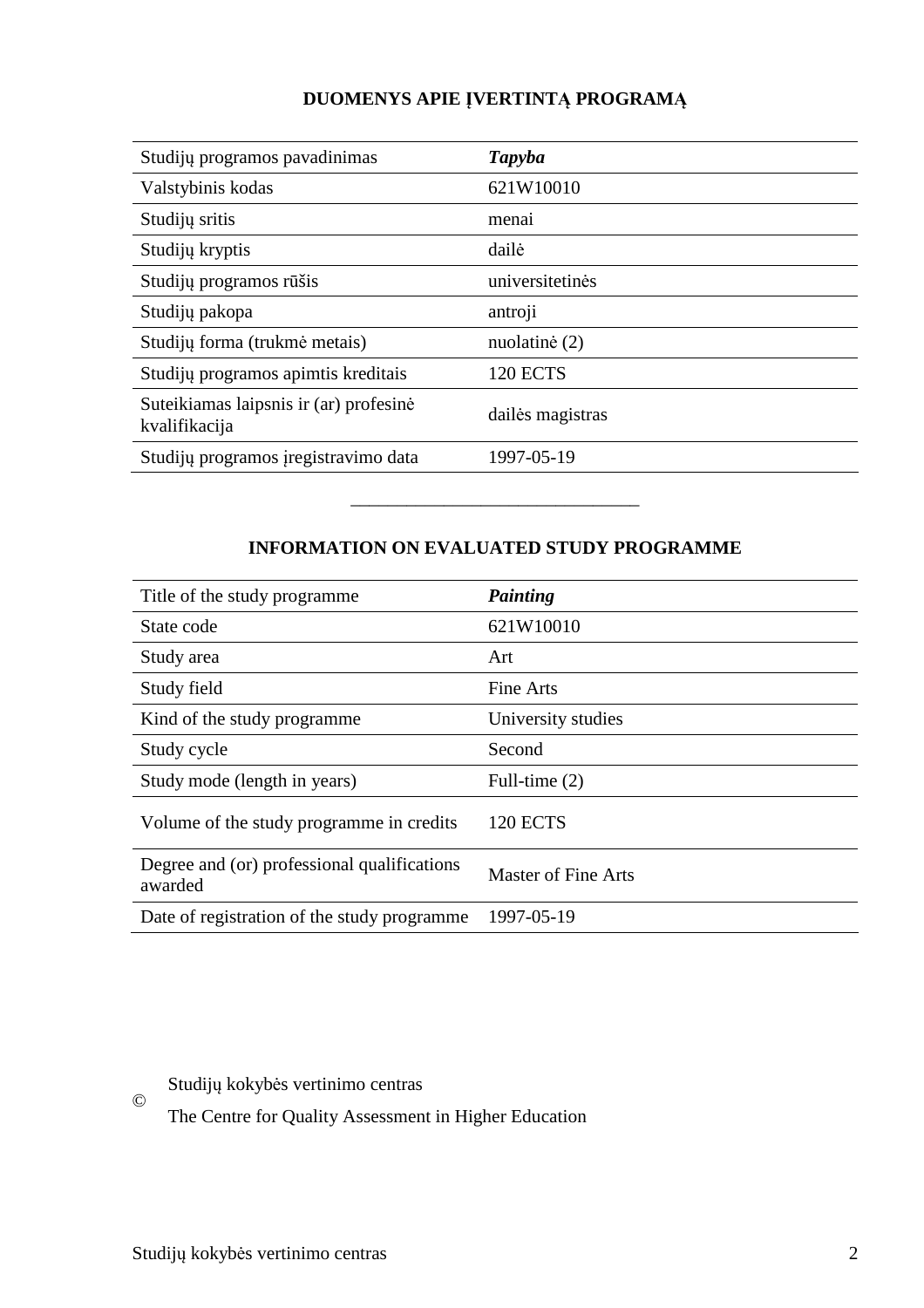### **CONTENTS**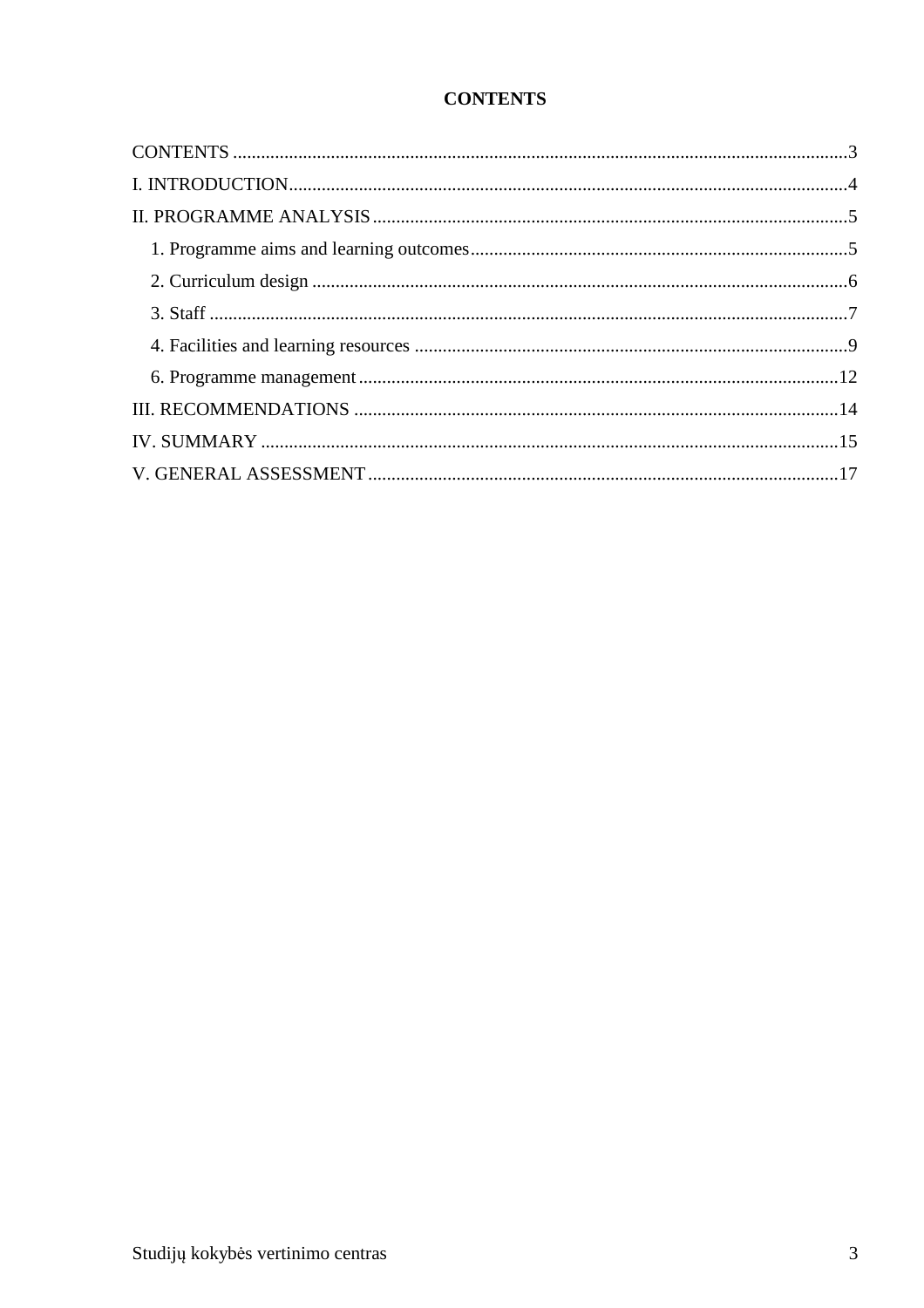#### **I. INTRODUCTION**

In carrying out the review of the MA Painting course the Expert Team (the Team chaired by Professor John Butler, Head of Birmingham School of Art, Birmingham City University, UK with: Rugilė Ališauskaitė, an undergraduate student of Vytautas Magnus University, working towards a BA in Baltic Region Culture and Art, Lithuania; Virginija Januškevičiūtė a curator at the Contemporary Art Centre, Vilnius, Lithuania; Prof. dr. Atis Kampars, the Latvian Academy of Culture, Riga, Latvia; and Prof. dr. Vojtěch Lahoda from the Institute of Art History of Charles University in Prague and also the Director of the Institute of Art History of the Academy of Sciences of the Czech Republic), were guided by the principles of objectivity, impartiality, respect for the participants of the evaluation process, confidentiality and cooperation.

The Team followed the criteria defined by the *Methodology for Evaluation of Higher Education Study Programmes* and other Lithuanian legal acts governing quality evaluation in higher education.

VAA Kaunas is a faculty of Vilnius Academy of Art and is the major education centre of fine arts in central Lithuania attracting students from all regions of the country. The Faculty has two cycles of study programme for Fine Arts Painting – Bachelor's and Master's.

VAA Kaunas' states *"Speaking about the mission of the higher education school, it has to be emphasised that VAA KF expediently aims at becoming one of the most significant centres of art studies in the central region of Lithuania"* Self Evaluation Report (SER p.8)

The Team visited Vilnius Academy of Fine Arts, Kaunas Faculty on Thursday 24th October 2013 after they had carried out a rigorous analysis of the MA Painting SER, the previous Accreditation Reports of 2008 and 2011 and the preparation of Preliminary Reports.

Following the subject review guidelines the study programme evaluation involved the examination of 6 areas: the aims and learning outcomes of the study programme; the curriculum design; teaching staff; facilities and learning resources; the study process and students' performance assessment and programme management.

The visit to Vilnius Academy of Fine Arts, Kaunas Faculty involved the Team meeting with the following groups:

- 1. the senior management & administrative staff
- 2. the SER preparatory team
- 3. the students
- 4. the teaching team
- 5. the alumni
- 6. the social partners

Site observations of the physical resources were conducted by the Team during the visit and the Team were also able to view art and final project work including the final thesis produced by the students.

After the completion of the report the Kaunas Faculty programme representatives presented an argument that although our Team's observations on the material resources were correct at the time of the visit, the academy has in the interim been able to present evidence to the Committee demonstrating they have been able to rectify the key issues regarding the space provision for the BA & MA Painting programmes. Although this request to review the Team's decision is very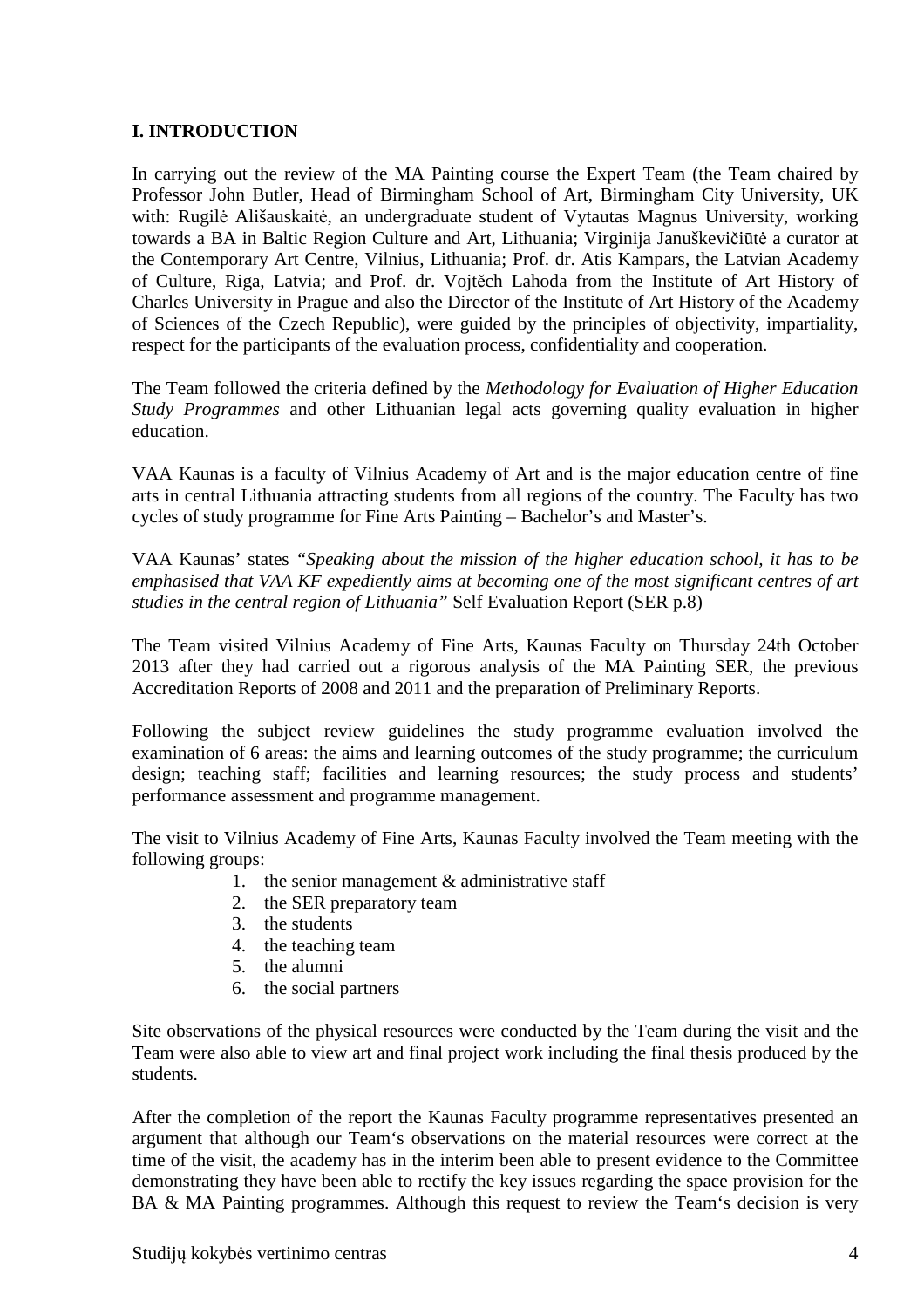unusual, to support the programmes and the Academy, we are willing to adjust our evaluation for Material Resources as it appears from the photographic evidence sent to us the appropriate work has been carried out, but we strongly recommend a qualified Health & Safety expert inspects the premises and provides certification to signify that it meets the legal requirements.

The Team would like to thank the Academy and programme team for the generosity and hospitality shown to them and the openness and frankness presented throughout the day. The level of involvement by the students and staff they encountered during the visit greatly enhanced the efficiency of the work that was carried out and made for an enriching experience for all involved.

#### **II. PROGRAMME ANALYSIS**

#### *1. Programme aims and learning outcomes*

In the SER (p.7) the programme team describes the MA as *"a balanced programme combining subjects of fine arts, art, humanities, and speciality studies, the purpose of which is to develop an analytically and conceptually thinking personality, able to evaluate and interpret art processes in a broad cultural context, independently formulate art-related tasks, find optimal research and solution methods, and critically evaluate and apply theoretical and practical knowledge in personal practical-creative activity".* The Team, after meeting the students, alumni and teachers and seeing the work produced, thinks the programme is largely achieving these goals.

The criteria assigned for the MA programme, especially: analytical thinking; evaluation and interpretation; formulation, correspond to the necessary characteristics of the second cycle of studies. The Team believes the programme's Learning Outcomes are well defined and aligned to the programme's aims. There are two blocks of overall competences: General (or transferable) and Subject competences. Ability to study independently is a part of General competences ("*independent learning skills according to a self-prepared plan of life-long learning*") SER (pp. 8&9) a positive aspect that mirrors the Bologna guidelines.The objectives ('purpose' as in the SER p.7) reflect the main aim of the programme ".. *to educate actively creating contemporary artists*" demonstrating understanding about the key research, interpretational, practical and social attributes.

The programme claims *"the study process emphasises a symbiosis of contemporary art theories, different expressions of painting, and multidisciplinary arts. Abilities of understanding the period and the artistic, social context are developed, and competences of painters-artists to create in a broad multicultural environment are formed",* the ambition of which the Team fully supports, but the Team also thinks the programme has a considerable way to go to see this multidisciplinary environment realised.

The programme meets the general principles of Bologna declaration (1999): ECTS, social aspect; mobility; and importance of qualification and co-operation as well as the insights of Tuning Educational Structures (2006); and Dublin (2004) Descriptors of study cycles (2011); which discuss about the learning outcomes in each cycle.

The SER states that *"When creating and improving the second-cycle study programme, the programme's aim was to develop clear level values, allowing first-cycle graduates to creatively continue studies in the Faculty of Postgraduate Studies of VAA. In general; these provisions are defined as follows: further development of creative artist's individuality, an ability to freely choose a research subject, research and evaluation methods in a broad art context, and an ability to suggest and perform alternative problem-solving methods"* SER (p.8)*.* The Team is happy to support this process and strategy.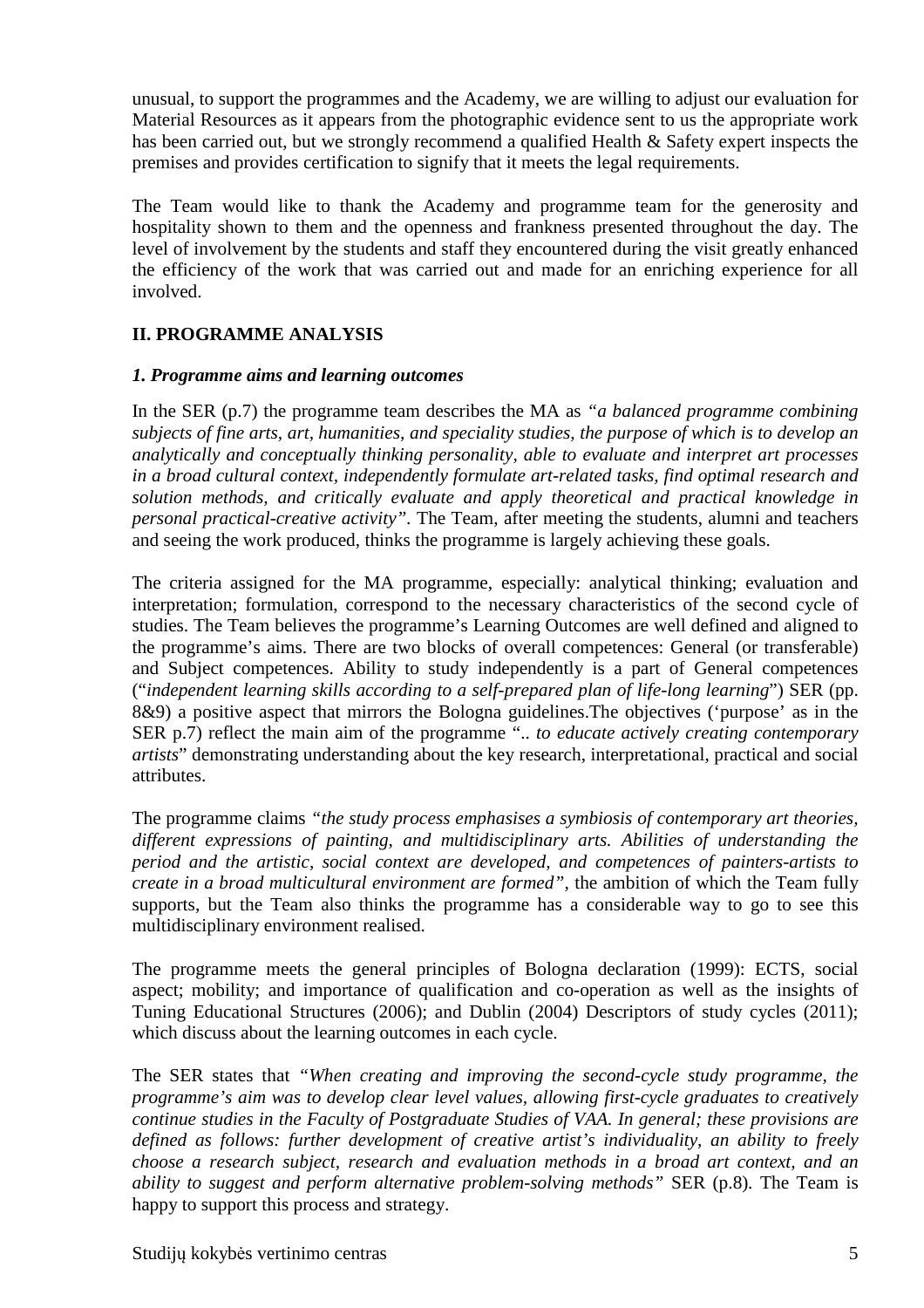Future steps in the direction of collecting feedback from the social stakeholders regarding the priorities of the programme should be better considered to reach relevant respondents who are outside of the prepared context who will only provide a predictable response: i.e. reach out for a carefully balanced and diversified selection of art professionals rather than online audience of a website of one or another organisation, which was done in case of an online questionnaire organised together with the Lithuanian Artist's Association. The design of such evaluation studies should be more rigorous for the sake of the programme's alumni becoming better embedded in the processes of foreseeable future. The Team recommends a more considered and rigorous process to gain appropriate data for the evaluation process.

The MA's title, its aims and broadly formulated objectives and the individualised content of studies (24 compulsory credits allocated for three research project courses, research theory and personal exhibition) enable the programme to be compatible in the majority of its aspects.

#### *2. Curriculum design*

The volume of study plan is 120 ECTS over 2 years that corresponds to the maximum length of the MA study cycle allowed by national standards. This is a pragmatic solution because preparation for the research in the arts demand extra time and efforts from the students.

Although the names of courses of the mandatory part of the MA plan (Study Course Subjects: 'Research work', 'Painting Project') are differentiated only by the number of semesters the courses span, individual research or artistic activities should be considered as specific disciplines.

The mandatory courses are arranged quite evenly: 19 credits in the  $1<sup>st</sup>$  semester, 21 credit in the  $2<sup>nd</sup>$  semester and 20 credits in the  $3<sup>rd</sup>$  semester, so the workload is evenly spread.

Students would like more drawing and digital software training to enable them to engage more in inter-disciplinary practice and improve their professional presentation skills.

The quality of the majority of the MA theses are appropriate to Master's level, but there is inconsistency and the programme should look to presenting models of good practice and having clear guidelines for writing a Master's thesis. The Team did find there were some exceptional theses produced, well researched, structured and articulated, with good analysis and synthesis.

The Team found that considerable emphasis is put on the research studies starting from the first semester: near to a half of the study content is related with research (15 credits per semester on average), which the Team supports.

The structure and content of the programme is sufficient to ensure the students achieve the learning outcomes.

The Team supports the Programme's collaboration with the Department of Humanities and observed that this has strengthened the theoretical components of the programme.

The increase of opportunities to introduce students to interdisciplinary projects is also to be applauded and was fully supported by the social stakeholders.

The Team considers courses should be open to more independent and creative approaches by students. and would recommend a more balanced curriculum. Although the proportion of the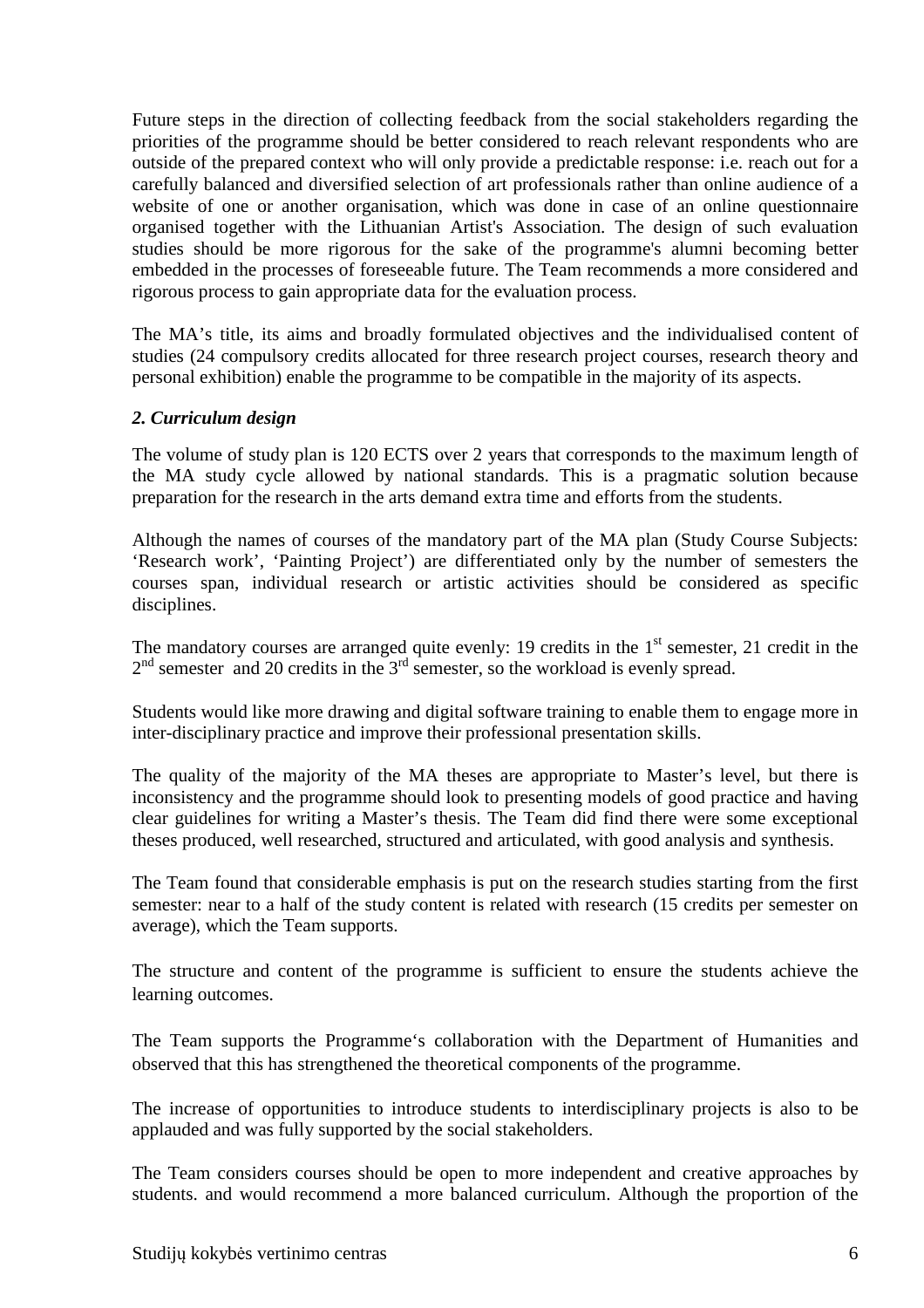class work and independent work in the curriculum meets the provisions of the VAA Regulation and other associated documents (SAR p.14), which states class-contact work (lectures, seminars, practical classes, and individual consultations) make up 70-20 % of the volume of the Master's programme and, independent work and studies make up 30-80% of the total volume of the programme; the Team observed and the students commented that the programme content promotes students to produce the upper end of 70-20% bracket of works presented for the final review to be completed on the basis of assignments and the lower end of the 30-80% bracket on the basis of individual practice. The Team believe this is not the best preparation for students for the professional field.

More of the contemporary visual art theory should be taught by art teachers to unify practical studies with broad theoretical concepts of classical and contemporary art. Art courses should be open for flexible interrelationships with electronic media or spatial studies that can be provided by the departments of Architecture and Design.

#### *3. Staff*

In accordance with the Law on Higher Education and Research of the Republic of Lithuania (No. XI-242), the Order of the Minister for Education and Science Due to the Approval of the General Requirements for Master's Degree Study Programmes (No. V-231), and the Description of the Qualification Requirements for Scientists' and Artists' Positions and the Order of the Organisation of Assessment and Competitions to hold Positions as well as the Order of the Awards of Pedagogical Titles at VAA approved by the Senate (26 May 2010) the staffing legal requirements for the MA study programme are met.

Through the Team's meeting and as recorded in the SER (p.18) *"there are in total 23 teachers work in the Master's study programme of Painting: 7 Professors (including 1 with a Doctoral degree), 13 Associate Professors (including 10 with a Doctoral degree), and 3 lecturers. For 2012-13 there are currently 8 teachers in the Painting studio, including 2 Professors and 4 Associate Professors and 2 lecturers. 30% of the teachers have a Doctoral degree; 20.5% are Professors and 57% are Associate Professors; 13% are lecturers. In total, 78% of the teachers of compulsory study field subjects are researchers and/or recognised artists*.*"* 

Although the qualifications of the teachers are appropriate to the level of studies and there is a generous number of teaching staff delivering the MA programme to attain the learning outcomes, the Team, the students and alumni all agreed there should be a greater input by national and international staff from a more diverse range of creative practices and expertise in a greater range of creative media – as these additional artists/teachers would complement the committee formed for each MA student, which consists of the supervisor of the creative project, the consultant of the creative project and the supervisor of the theoretical research work.

Some teachers delivering theoretical and practical classes are based in the Departments of Architecture, Textile, Graphics, and Humanities.

Students spoke very positively about the teachers saying they are very supportive and generous with their time, but again they were united in expressing their desire for a more diverse contribution to increase the contemporary element by national and international visiting teachers.

The Team recommends the introduction of a wider choice of concepts of painting would be advisable and may lead to the necessity to involve teachers from other departments of the Kaunas Faculty as well as more of visiting artists.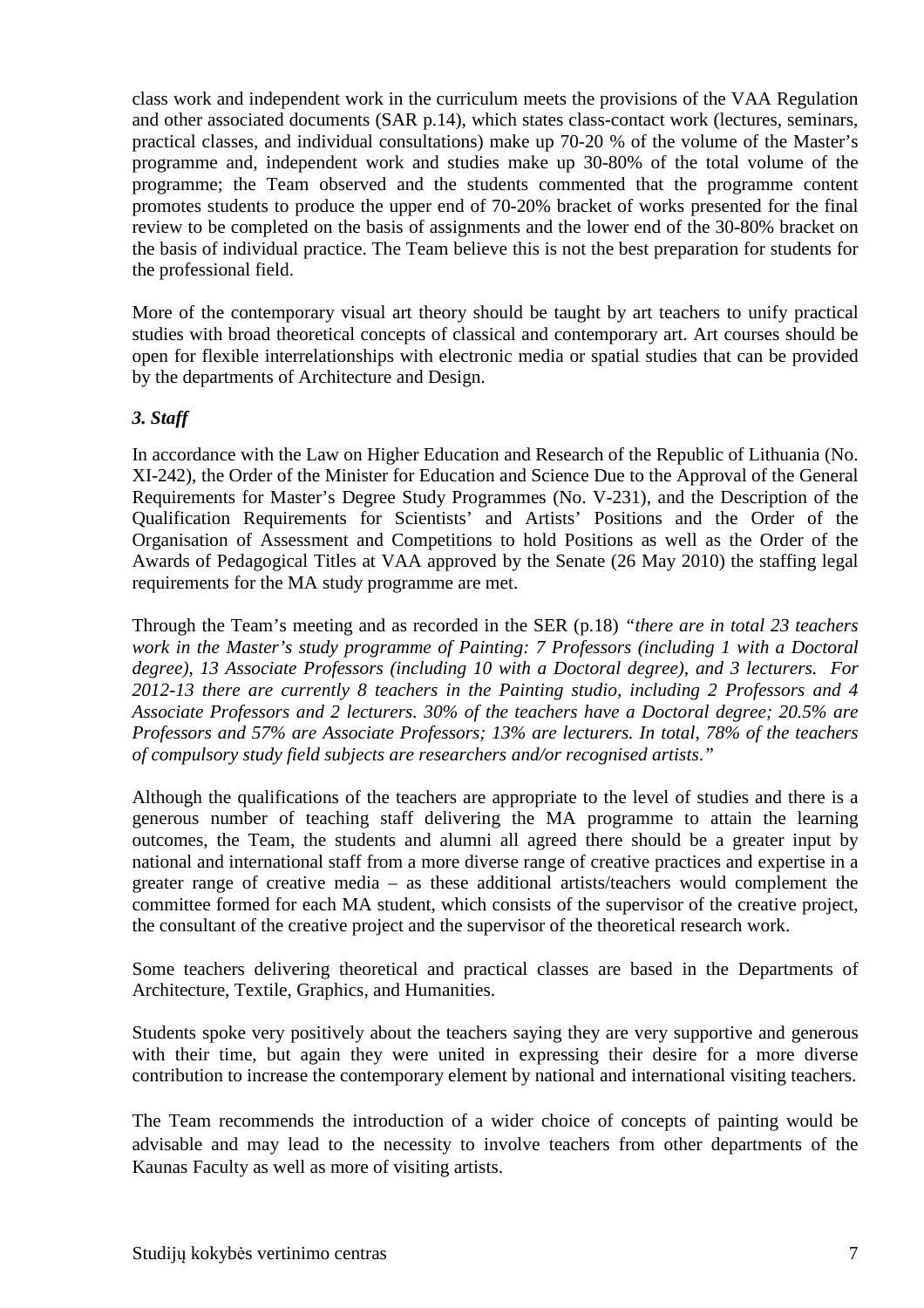The Team notes that the programme is already working in this direction by introducing students to a wider scope of techniques, i.e. various techniques of graphic printing.

The Team was informed by the SER group and the SER (pp.18&19) that *"Over the last 5 years, the staff of the Painting Studio has not changed much. In 2009-2010, two experienced teachers of pedagogy and creative practice left the Painting Studio. The teaching experience ranges from the minimum of five years to a maximum of 32 years for pedagogical and 43 years for creative practice teachers".* The Team recomend Faculty senior management should support contact with foreign teachers and artists and Lithuanian teachers organising workshops, lectures etc.

The problem of limited teacher input into the programme is exacerbated by lack of academic mobility of the teachers and teacher exchanges.

The Team noted the majority of teachers are around 45-64 years old and there are none younger than 34 years. The Team believe this is a weakness of the programme and the Faculty/programme management should take the necessary measures to rejuvenate the teaching staff to guarantee continuity of the programme.

Professional development of teachers is regulated and carried out by periodic teacher assessment. Annually teachers have to write reports presenting their artistic and scientific activity, which is then made public in a report by the Rector and discussed in the meetings of the Department. The Team were informed that qualifications are gained and improved through participation in seminars and courses organised by VAA as well as in engagement in activities of various associations and unions and through professional internships.

In the SER (p.23) it states *"The major weakness of the staff area is the lack of academic mobility of the teachers. The teachers of the Painting Studio do not go to teach at foreign schools due to several reasons: the Painting Studio does not get information from VAA about the possibilities of teaching at foreign art universities; the head of the Painting Studio has a great administrative workload and at the same time conducts intensive creative activity".* The Team recommends VAA and the Faculty actively support their programme teaching staff to participate in international exchanges/visits to develop their awareness of other learning and teaching practices as well as help develop their creative practice and research.

The Team observed that the programme does annual monitoring of the teachers but we are not clear of the support to develop that. The study of January, 2012 "Survey about the painter's education (painting or interdisciplinary arts?" initiated by the Painting Studio of Kaunas Faculty together with the Lithuanian Artists' Association can be evaluated as an important step to establish a long-term communication with the professional society SER (p. 8). Although the information collected from social partners and employers proved the unique position of the painting medium it is much too early to use this case as key findings for KF future strategy. The true content for interdisciplinary studies is not yet established within the Art Department so there is no solid ground for discourse on 'painting or interdisciplinary arts?'.

The core question of the study seems, instead, to be designed to superficially answer the recent schisms in Lithuanian art discourse. The Team recommends that providing better opportunities for teachers' research and extending the numbers of external staff may prove positive influence on both the overall quality of the programme and its more nuanced connection to the context.

All the painting studio staff are active artists exhibiting nationally and internationally and have strong research/artistic practice profiles as illustrated in the list of exhibitions participated in and competitions won.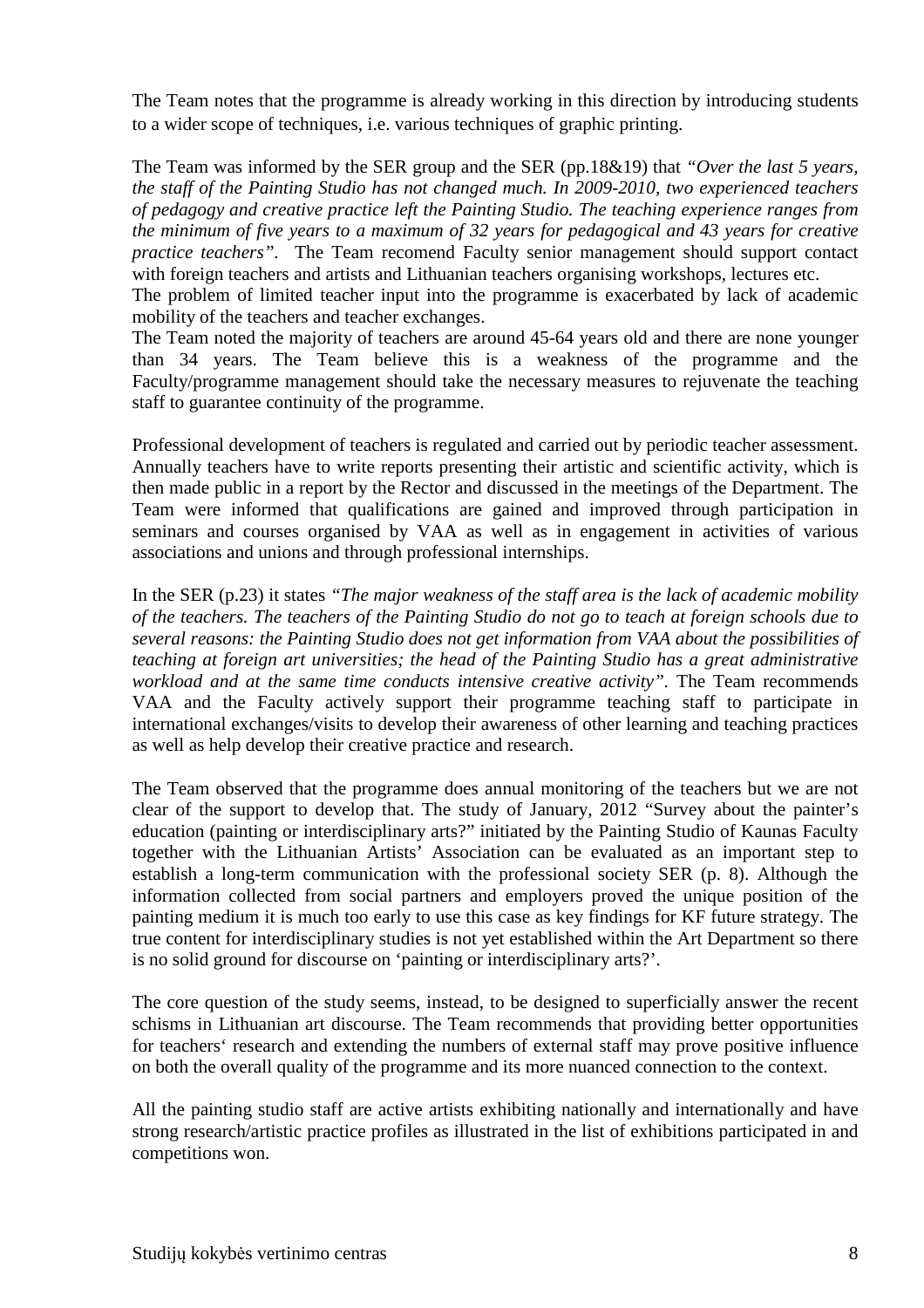*"Visits of teachers of foreign higher education schools and painters from abroad are rare in VAA KF Painting Studio. With limited resources in possession, it is extremely difficult to invite good teachers-painters from foreign schools to teach a small number of students; Since 2010, no visiting teachers from foreign countries delivered classes in the Department"* SER (p.36). This is very limiting for the development of teacher/artists and reduces the learning experience of the students. The Team recommends the Faculty finds ways to support teaching staff to engage in international activities.

#### *4. Facilities and learning resources*

Through discussions with Senior Management Kaunas Faculty is undergoing major renovation to their premises and as stated in the SER (p.21)*"In order to renovate and adapt for the studies the building where main studies of the Painting study programme are conducted and all the other buildings of Kaunas Faculty according to contemporary requirements, three investment projects were presented in 2010: two of them to the Ministry of Education and Science of the Republic of Lithuania and one to the Ministry of Economy of the Republic of Lithuania. Unfortunately, the tenders were not approved. In 2013, another investment project was presented to the Ministry of Education and Science of the Republic of Lithuania; however, no decision related to this project has yet been obtained".* In the last accreditation review in 2011 the Team observed the conditions and were positive with the proposals to develop the campus. Although two years later there has been considerable development to the major new building, especially with the new library which is expected to be completed around Easter 2014, the remainder of the building is in a primitive state.

The Master's students expressed their satisfaction with the studio spaces they occupied, but the Team is concerned about the need for greater consideration to health and safety issues especially if they are to remain and occupy these spaces for a considerable time to come. The Faculty has a duty of care for their students and the current premises are totally inadequate in terms of fire precautions, heating, ventilation, toilets and hot water supply. The Team strongly recommends the Faculty takes immediate action to ensure the premises meet the legal health and safety measures required.

The Team commends the Faculty on the new workshops and equipment recently installed.

Currently this is barely adequate both in terms of the studio provision and the library. *"The work conditions and technical equipment in a few classes do not fully meet the needs of the programmes; however, the problem is being gradually solved".* SER (p.24)

*"Unfortunately, the current environment of the library and work conditions there are very poor"* SER (p.25)…*. "One of the biggest drawbacks of this area is the library which does not meet contemporary requirements"* SER (p.29). The Team agree the current library space is very poor in terms of size and quality of space, the IT and book provision. The new library at Muitinės str. 2, which the Team hopes will open early next year will greatly enhance the provision and provide a national learning resource.

There is a good system of inter-library loans in place which goes some way to overcome the shortage in stock.

*"There are also no possibilities to fully supply materials necessary for painting studies to students; however, resources are being sought as well as social partners who sometimes provide paint for free"* SER (p.29). But the Team also commends the programme for providing some painting materials and offering a 20% discount for additional materials to students. When meeting the students the Team was informed that this service was not well known by them,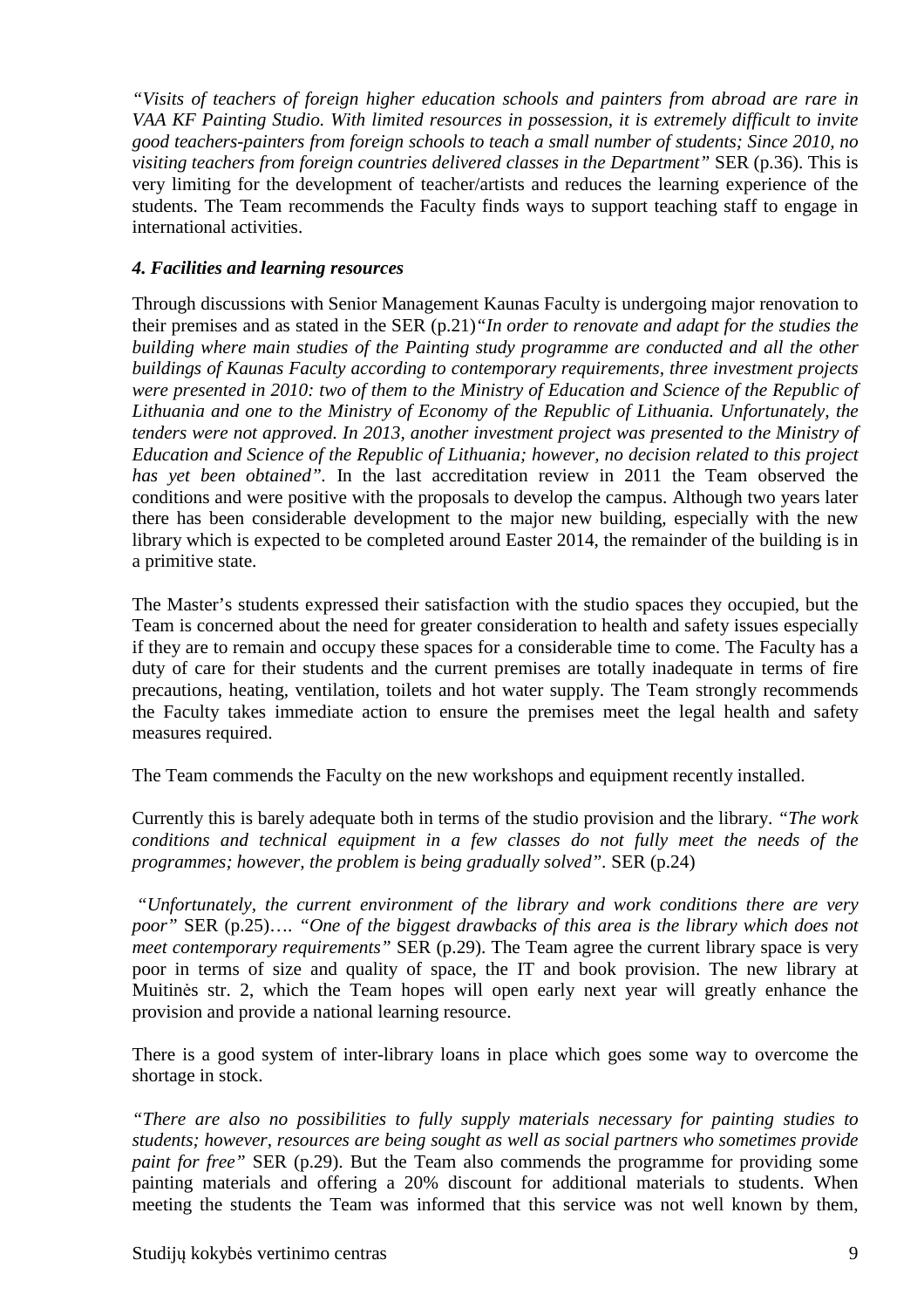therefore the Team recommends the programme improves the dissemination of information to ensure all students are made aware of all the services (discounts, scholarships etc.) the programme and Faculty offers/provides.

#### *5. Study process and student assessment*

Recruitment on the programme (SER Tables 9  $& 10$  p.34) fluctuates between 2 and 8 over the past five years and each year the programme graduates on average 5 students (but often 2 or 3), which the Team thinks very low and is the minimum cohort a course can successfully run both from a financial position and academically from a learning and teaching perspective especially from peer learning. The Team recommends VAA and the Faculty looks to see how it can increase the demand and recruitment of students to make the programme a serious player in postgraduate Fine Art studies.

In 2009, the order of admission to the Master's study programme of Painting was changed. The Faculty of Postgraduate Studies was established and a general admission to the block of 5 study programmes (painting, sculpture, graphics, photography, and media art) was organised. The entrance exams have been organised in two stages. In the first stage, applicants present a portfolio of their creation and, in the second stage, a conception of their future master's project. The Team supports this process, but thinks the Faculty and programme management should work to recruit students from other Bachelor programmes rather than relying too much on their own undergraduate programme.

The entrance exam to this programme is organised according to the order of organisation and evaluation of entrance exams approved by the Minister of Education and Science.

Students are encouraged to engage in external projects, competitions and exhibitions and the Team observed that they do so, but the teaching team do not accredit their engagement nor their output, which is not the best way to encourage such activities. *"The fact that knowledge acquired by way of non-formal education and self-education is not evaluated by grades is one of the weaknesses of the study programme although such education is encouraged and the results are reflected in the course and degree projects. However, it is a general provision of Vilnius Academy of Arts and a single department cannot perform otherwise"* (SER)

The Team notes this issue has been raised by previous accreditation teams and recommends the programme team should find ways to resolving this and build these activities into the curriculum and accredit them.

With a strong emphasis on the interrelationship of theory and practice, the Team observed a notable difference between the use of e-learning strategies (lectures, references, social media and interactive communication tools) by theory staff compared to that by studio practitioners. The Team recommends that all the staff (studio and theory) of the programme should look at the potential for greater use of IT and new strategies for learning and teaching. VDA and the Faculty should introduce a Staff Development programme to train all teachers in the use of these media.

Over the past three years the students of the Painting Studio actively participated in 26 exhibitions organised by the Painting Department and the Department of Public Relations in Kaunas and Kaunas region and the students independently initiated 9 exhibitions.

The Team fully supports the initiative of the Faculty, which in 2011 established the Alumni club. Graduates are invited to join the club and this enables them to use the Faculty laboratories and spaces for agreed fee.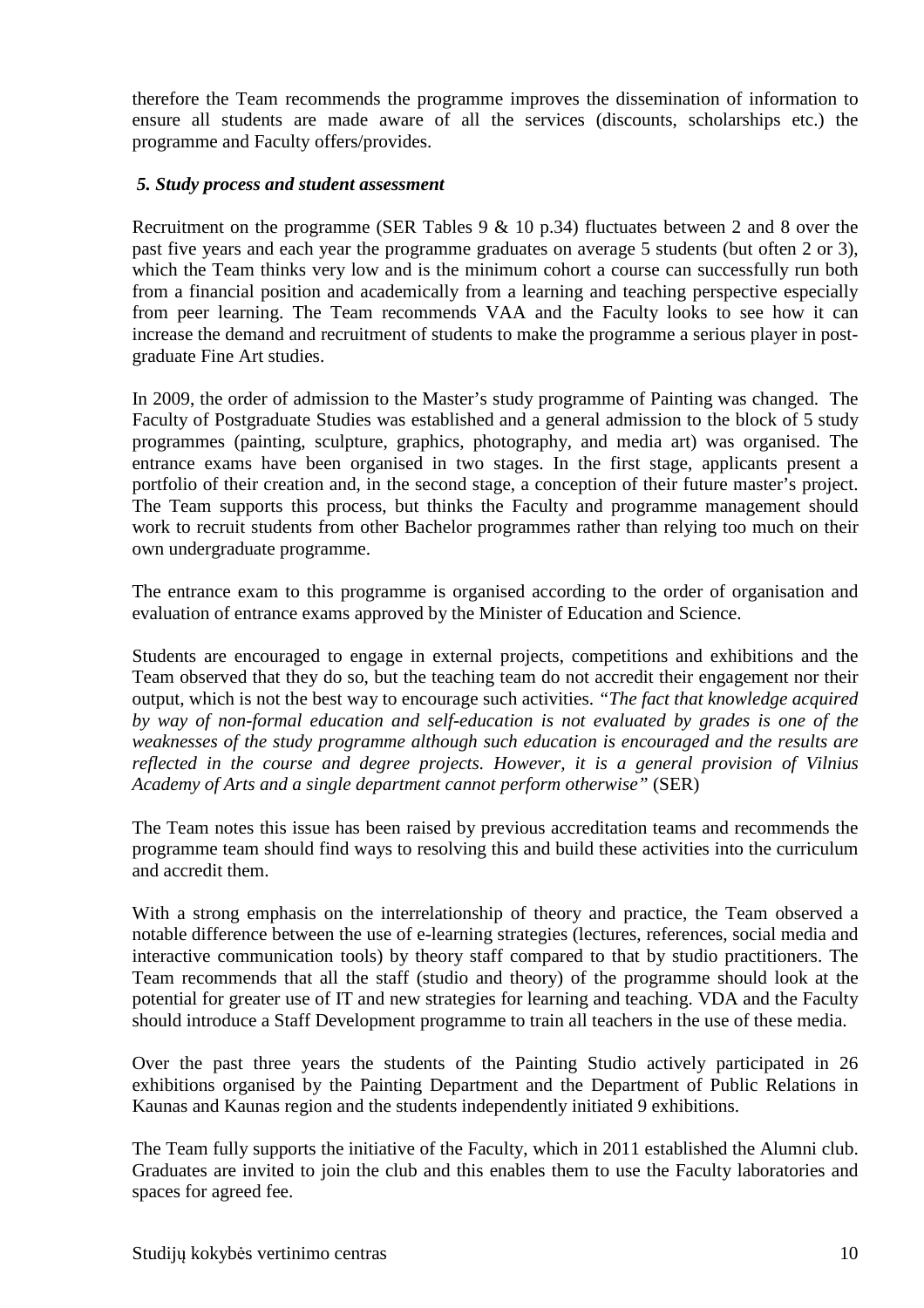The SER (p.38) states *"It has to be mentioned that master students of VAA KF Painting Studio practically do not have a possibility to participate in the Erasmus exchange programme since no places are given in the Erasmus exchange programme lists, sent by VAA Faculty of Postgraduate Studies, with a single exception in 2012-2013, when one place was given". The Team strongly* recommends that VAA and the Faculty provides the resources and support to enable MA students to participate in international exchange/visits as this severely restricts the student's learning experience and can damage the recruitment of students.

Information about the study programme and its changes is spread using the following media: on the information stands, through student representatives, senior students, student union, Internet websites (www.yda.lt and www.ydakf.lt), in the Dean's office, in the Department through consultations with the Head and teachers. The informative publication of VAA KF 'Studento atmintinė' is annually renewed and distributed to students.

The Team commends the programme's use of social media, where students have a specially created e-mail (tapybosstudija@gmail.com) where they regularly get information related to lectures or art activity (local and international exhibition-competitions). There is also a page created on Facebook *Tapybos studija VDA KF (Painting Studio VAA KF)*, which brings together Painting Studio students and graduates of different generations.

The Faculty and programme also provides: career guidance; links to professional organisations and galleries; transport support; practice and leisure facilities of the Academy in Nida; free access for physical activity in the sports club 'Daugirdas Gym'; and discounted access to museums and art galleries. The provision of a dormitory at Aleksandras Stulginskis University for students is expedient and the students' needs are fully met. All students of VAA KF have the possibility to get social and incentive scholarships as well as single social grants.

The Team commends the Academy for providing this broad range of support, which the students were generally happy with.

The study subjects of the programme are assessed with the evaluation of student's knowledge and abilities using a ten-grade system. After the assessments the results are announced and students have a right to appeal to the Appellation Committee of the faculty.

The assessment criteria of the study programme are based on the learning outcomes and are discussed with students in group discussions and individually if requested. The students stated they fully understood the LOs and assessment criteria and were happy with the assessment process.

The Team noted exceptionally high grades in the assessment of both theory and practice over the past two years. The Team was assured during the review meetings of the introduction of the new methodological guidelines for assessment to be introduced in 2014. We welcome these guidelines, which will help ensure comparability and level of achievement of work produced.

According to the data on graduate employment over the past 5 years (SER Table 13 p.45) and according to comments of employers, graduates of KF Painting Studio work as theatre painters, teachers in art schools, restorers, organisers of cultural events, and Directors of galleries.

The Team was only able to meet a small number of graduates. The SER claims that it is difficult to formally track the alumni and that the choice of extending ties beyond the programme is generally left to the alumni; the meetings with alumni and teachers show that a number of alumni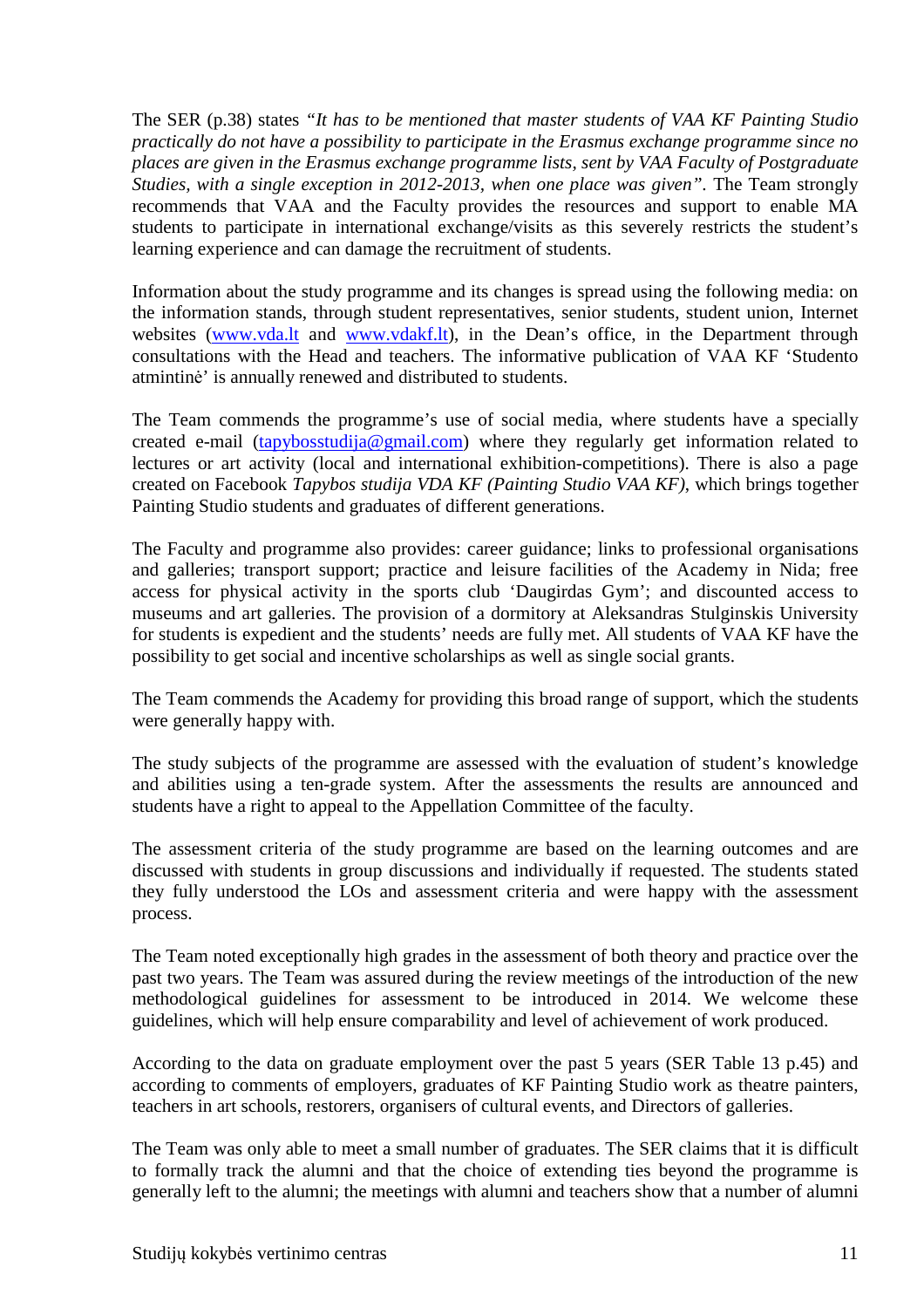provide significant support by participating in extra-curriculum activities, critiques and public presentations thus expressing their support and advise, thus indirectly proving their further achievements to the programme.

The meetings with SER group, teachers and staff showed that the aims of the programme and their image of a graduate correlate.

#### *6. Programme management*

In discussion with the Senior Management Group and from the SER the Team learnt that the Head of Department is responsible for the administration and coordination of the study programme. Within the study programme there are student groups, which have senior students elected, who moderate the group when decisions are taken, obtain and spread information to the Student Union, administrate and organise various activities.

The highest decision making body in the Department is the General Meeting of its members doing pedagogical and research work. At these meetings, decisions of Senate, the Board of the Faculty and key quality assurance and enhancement issues are discussed. The Team think this process works.

The Study Programme Committee is the main body responsible for quality and renewal of that programme. The programme is using questionnaires and seeking more active involvement of social stakeholders into evaluation of study quality (surveys, discussions, common meetings), and co-operation with other higher education schools. The SER (p.50) states *"The weaknesses of management of the Painting programme are the following: external social stakeholders, especially employers, social partners are little interested in the preparation process of young artists; attempts to establish and develop the activity of the Alumni club have not yet produced desirable results; due to a small number of the teachers in the Department,"* This view regarding the need to increase the engagement with the stakeholders is endorsed by the Senior Management at our meeting with them. The Team recommends the Faculty and programme works hard to engage with these stakeholders to be involved in the ongoing evaluation of the programme.

Analysis of the SER and meetings with Senior Management and teachers indicate that the participation of external social stakeholders also affects the study quality; but in the SER (p.11) it also states *"However, involvement of social stakeholders into the determination of the aim and learning outcomes of the study programme remains rather passive.*" As the Team recommended earlier the programme should increases its engagement with the stakeholders, but also strive to expand the range of their stakeholders (see also paragraph two of the chapter *"The programme aims and learning outcomes"* in this document).

The study quality in the Painting Studio is evaluated at the end of each semester. One of the evaluation methods of the study quality is student surveys. The anonymous survey consists of questions about student needs, study programme curriculum, quality of study subjects, social and academic support. The study quality improvement is also influenced by surveys of social partners and their responses about student achievements and progress in the course of a semester. The Team fully supports these processes but recommends the programme is more strategic in expanding its social partners to gain better, more informative information.

The Administration, the Study Programme Committee and the teachers who are not members of either actively participate in the activity of study programme quality improvement (the statement is supported by arguments in SER (p.43) and interview with SER group). There are consistent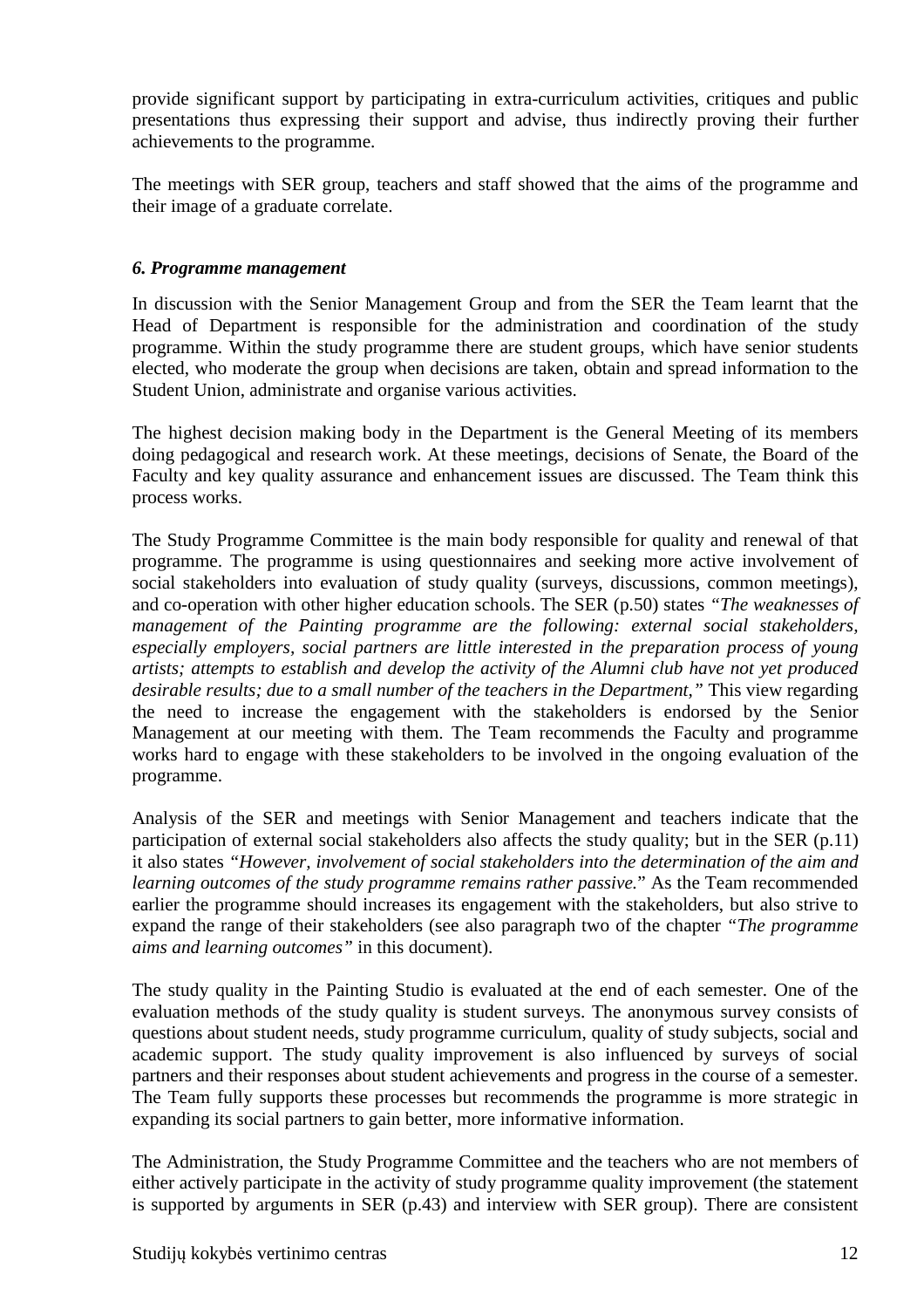signs of a close dialogue between the teachers and the students that also encourage improvements and the programme's leaning to compensate or encourage student's initial skills (noted in SER (p.45) and in interviews with teachers and alumni).

There appears to be a gap between close informal participation in this process and the formal evaluation; the latter is regarded as a bureaucratic burden (a member of the SER Group admitted the challenge of SER being not the critical evaluation but the need to provide the document) and is thus vaguely regarded as a critical tool. However, the document eloquently explains its own purpose. *"The constant study quality evaluation [regular external and internal evaluations] directly influences the improvement of the programme and study process, development of student individual abilities, formation of their self-critical and critical-analytical attitude, appropriate preparation for independent professional and creative activity, and, consequently, attraction and popularity of the study programme"* (SER p.42). Similar disregard of administrative instruments is seen in several other areas where it gives place for more immediate hands-on approach, namely the involvement of external stakeholders and safety measures at the facilities.

The future steps in the direction of collecting feedback from the social stakeholders regarding the priorities of the programme should be better calculated to reach relevant respondents who are outside of the prepared context which can only provide a predictable response: i.e. reach out for a carefully balanced and diversified selection of art professionals rather than online audience of a website of one or another organisation, which was done in case of an online questionnaire organised together with the Lithuanian Artist's Association. The design of such studies should be more elaborate for the sake of the programme's alumni becoming better embedded in the processes of foreseeable future. This same study manifests a general lack of administration's attention towards the organised shaping of the body of external stakeholders; the issue is raised repeatedly in SER, where it is noted that *"The majority of relations with social partners are established through personal contacts"* (SER p.45) and that *"Contacts with graduates and data about their follow-up activity are obtained irregularly; in many cases, it is difficult to do it and it becomes a private matter"* (SER p.45). While the programme proves to maintain benevolent relationship with existing social partners (SER pp.44-46) and the teachers are able to provide individual attention to each student's need (as confirmed by both teachers and students), the circle of external partners needs to expand to answer to the programme's aims (this also concerns external teaching staff addressed in other section of this report).

The Team found there are effective means in place to assure the quality of the programme. The Team recognises the tensions rising due to the programme's dependence on the headquarters of Vilnius Academy or Arts and the existence of it's counterpart Painting programme in Vilnius, and encourages the programme team to use this parallel structure for their mutual advantage. It is to the programme's and students' advantage to encourage exchange and cooperation between different arts programmes across country while at the same time striving to atchieve the Faculty's aim to become one of the most significant centres of art studies in the central region of Lithuania (mission explained in SER (p.7).

In the SER (p.46) it states *"The study quality is ensured through the selection of the best teachers and practicing specialists, their assessment procedure, self-evaluation of art activity, art and scientific research and studies, through continual perfection of programmes taking into consideration conclusions of self-evaluation and external evaluation as well as student achievements in the context of the programme, institution, and state and in the international context, through surveys about the study quality and meetings with social stakeholders, during which feedback is gained, through renewal of facilities and, if possible, their application for high-quality studies"* The Team supports the quality management strategy and believes the Faculty is moving in the right direction regarding Quality Assurance and Enhancement but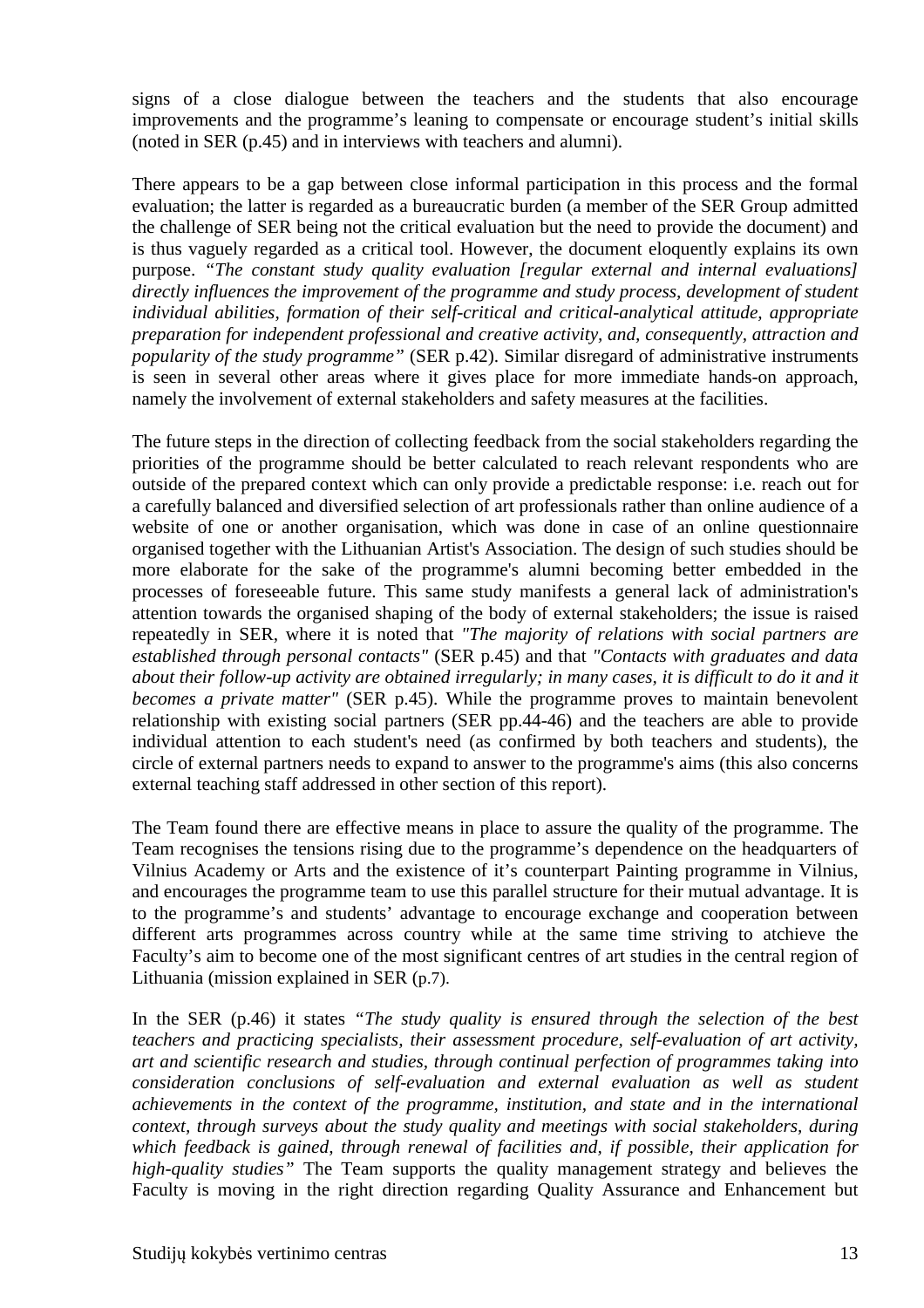recommends more clearly defined criteria and metrics/targets (e.g. pedagogic and research; programme: recruitment numbers and qualifications, progression, drop-out, achievement and employment targets; internal and external annual programme evaluation reports) be introduced to 'measure' the programme's success/failings.

#### **III. RECOMMENDATIONS**

The Team recommends:

- 1. the Faculty takes immediate action to ensure the premises meet the legal health and safety measures required. Arrangements for students' practice are barely adequate both in terms of the studio provision and the library.
- 2. a more considered and rigorous process to gain appropriate data for the evaluation process. The programme should carry out a more systematic self-evaluation through closer consideration of its strengths (including distinctive features), weaknesses, opportunities and threats, with more clearly defined criteria and metrics/targets (e.g. pedagogic and research; programme: recruitment numbers and qualifications, progression, drop-out, achievement and employment targets) introduced to 'measure' the programme's success/failings.
- 3. a more balanced curriculum the programme reviews the study content, the balance between 'assignments and individual practice' and 'theory and practice', the teaching strategies and teacher expertise to better facilitate 'the different expressions of painting, and multidisciplinary arts'.
- 4. to introduce more drawing and digital software training.
- 5. the programme should look to presenting models of good practice and having clear guidelines for writing a Master's thesis.
- 6. courses should be open to more independent and creative approaches by students. The programme should find ways to build external activities into the curriculum and accredit them.
- 7. contemporary visual art theory should be taught by art teachers.
- 8. a more diverse teaching contribution to increase the contemporary element by national and international visiting teachers.
- 9. VAA and the Faculty actively support their programme teaching staff to participate in international exchanges/visits.
- 10. the programme improves the dissemination of information to ensure all students are made aware of all the services (discounts, scholarships etc.).
- 11. VAA and the Faculty looks to see how it can increase the demand and recruitment of students.
- 12. all staff teaching on the programme should receive staff development in the use of IT for new strategies in learning and teaching.
- 13. VAA and the Faculty provides the resources and support to enable MA students to participate in international exchange/visits.
- 14. the Faculty and programme works hard to engage with the stakeholders to be involved in the ongoing evaluation of the programme.
- 15. to expand the range of expertise of their social stakeholders.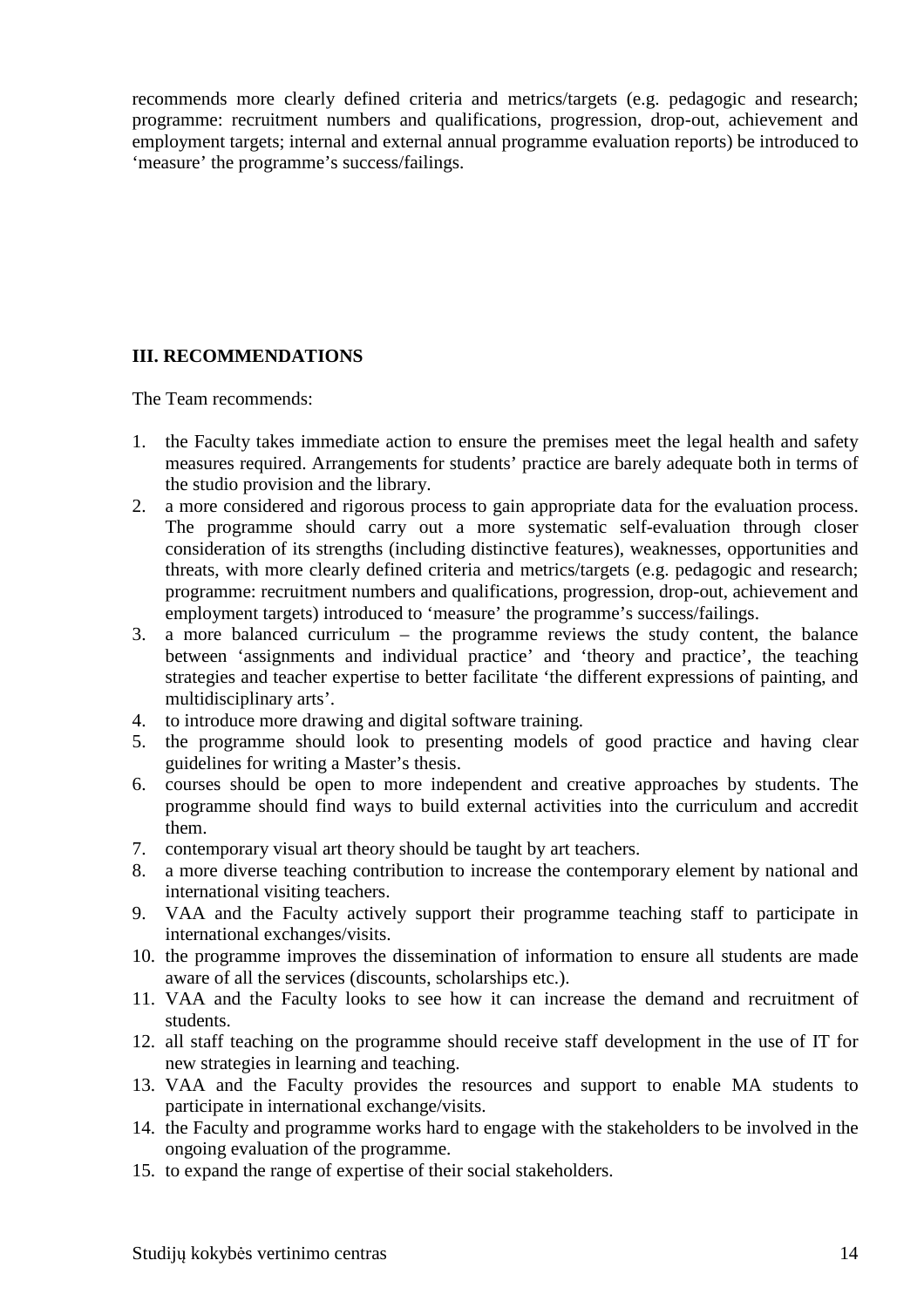#### **IV. SUMMARY**

#### *1. Programme aims and learning outcomes*

This is a balanced programme combining subjects of fine arts, art, humanities, and speciality studies. The programme goals to *Develop an analytically and conceptually thinking personality, able to evaluate and interpret art processes in a broad cultural context, independently formulate art-related tasks, find optimal research and solution methods, and critically evaluate and apply theoretical and practical knowledge in personal practical-creative activity* are largely achieved. Learning Outcomes are well defined and aligned to the programme's aims. The study process emphasises a symbiosis of contemporary art theories, different expressions of painting, and multidisciplinary arts.

The programme has a considerable way to go to see this multidisciplinary environment realised.

#### *2. Curriculum design*

Volume of study plan is 120 ECTS over 2 years. Mandatory courses are arranged quite evenly so the workload is evenly spread. Quality of the majority of the MA theses are appropriate to Master's level. Considerable emphasis is put on the research studies starting from the first semester. Structure and content of the programme is sufficient to ensure the students achieve the learning outcomes. There is strong collaboration with the Department of Humanities. There has been an increase of opportunities to introduce students to interdisciplinary projects.

Students would like more drawing and digital software training to enable them to engage more in inter-disciplinary practice and improve their professional presentation skills. Courses should be open to more independent and creative approaches by students. Contemporary visual art theory should be taught by art teachers to unify practical studies with broad theoretical concepts of classical and contemporary art. Art courses should be open for flexible interrelationships with electronic media or spatial studies.

#### *3. Staff*

Staffing legal requirements for the MA study programme are met. The qualification of the teachers of the Painting study programme meets the statutory and institutional requirements. A generous number of teaching staff deliver the MA programme with the range of skills and attributes for the students to attain the learning outcomes, supported by other teachers from the Departments of Architecture, Textile, Graphics, and Humanities who deliver theoretical and practical classes. The teaching staff are dedicated and highly motivated, much appreciated by the students and alumni. Professional development of teachers is regulated and carried out by periodic teacher assessment. All the painting studio staff are active artists exhibiting nationally and internationally. Teachers delivering theoretical and practical classes are based in the Departments of Architecture, Textile, Graphics, and Humanities. Students are introduced to a wider scope of techniques, i.e. various techniques of graphic printing.

There should be a greater input from national and international staff. The mandatory part of the MA programme (including graduation work) is provided by only three teachers. There is a lack of academic mobility of teachers and teacher exchanges.

#### *4. Facilities and learning resources*

There have been proposals to develop the campus, especially with the new library. Students are satisfied with the studio spaces. Teaching and learning equipment including laboratories and computer equipment are adequate both in size and quality. The new workshops and equipment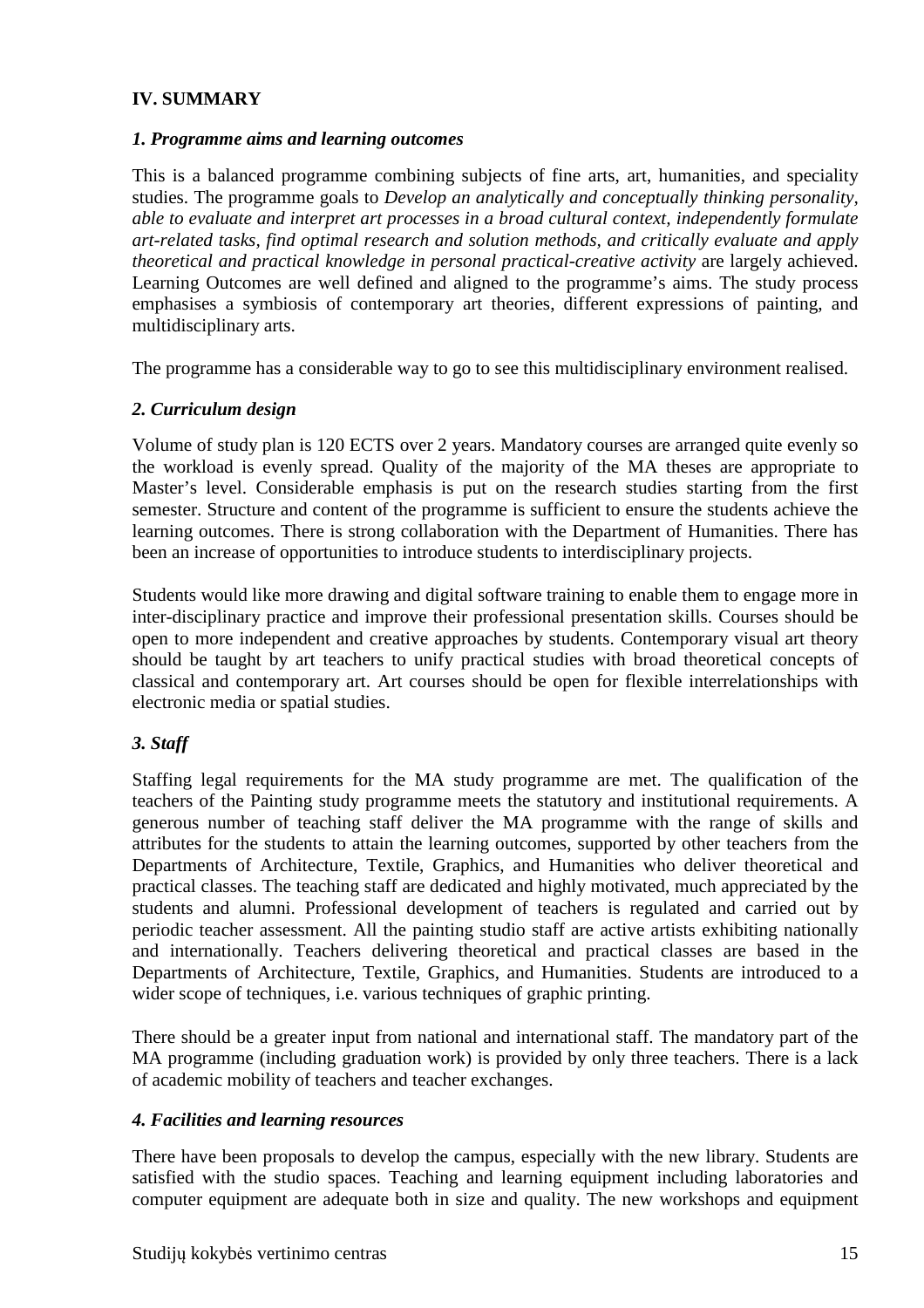have been recently purchased and installed. A good system of inter-library loans in place which goes some way to overcome the shortage in stock. Provides some painting materials and offers a 20% discount for additional materials to students.

The remainder of the building to be renovated is in a primitive state. There is need for consideration to health and safety issues of the building, the premises are totally inadequate in terms of fire precautions, heating, ventilation, toilets and hot water supply. There are no possibilities to fully supply materials necessary for painting studies to students. The current environment of the library and work conditions there are very poor.

#### **5. Study process and student assessment**

Students successfully engage in external projects, competitions and exhibitions. There is strong emphasis on the interrelationship of theory and practice. Students actively participated in 26 exhibitions organised by the Painting Department and the Department of Public Relations. Establishment of the Alumni club. Programme. The programme provides career guidance; links to professional organisations and galleries; transport support; practice and leisure facilities and dormitories. All students of VAA KF have the possibility to get social and incentive scholarships as well as single social grants. Students fully understand the Learning Outcomes and assessment criteria and were happy with the assessment process. New methodological guidelines for assessment are being prepared. Graduates work as theatre painters, teachers in art schools, restorers, organisers of cultural events, and Directors of galleries. The aims of the programme and their image of a graduate correlate.

Recruitment on the programme fluctuates between 2 and 8 over the past five years and each year the programme graduates on average 5 students. The programme relies too much on their own undergraduate programme. The teaching team do not accredit student external engagement nor their output. There is a notable inconsistency in the use of e-learning strategies between theoretical and studio practice courses.

#### *6. Programme management*

The programme management successfully ensures decision making, responsibilities for the monitoring, evaluation and implementation of the programme are carried out. There are means in place to assure the quality of the programme. Anonymous student surveys about student needs, study programme curriculum, quality of study subjects, social and academic support are conducted. There is a close dialogue between the teachers and the students. The programme is moving in the right direction regarding Quality Assurance and Enhancement.

There is need to increase the engagement with the social stakeholders. There is little critical selfvaluation without clear measures of success and weaknesses. The activity of the Alumni club have not yet produced desirable results. There is disregard of administrative instruments.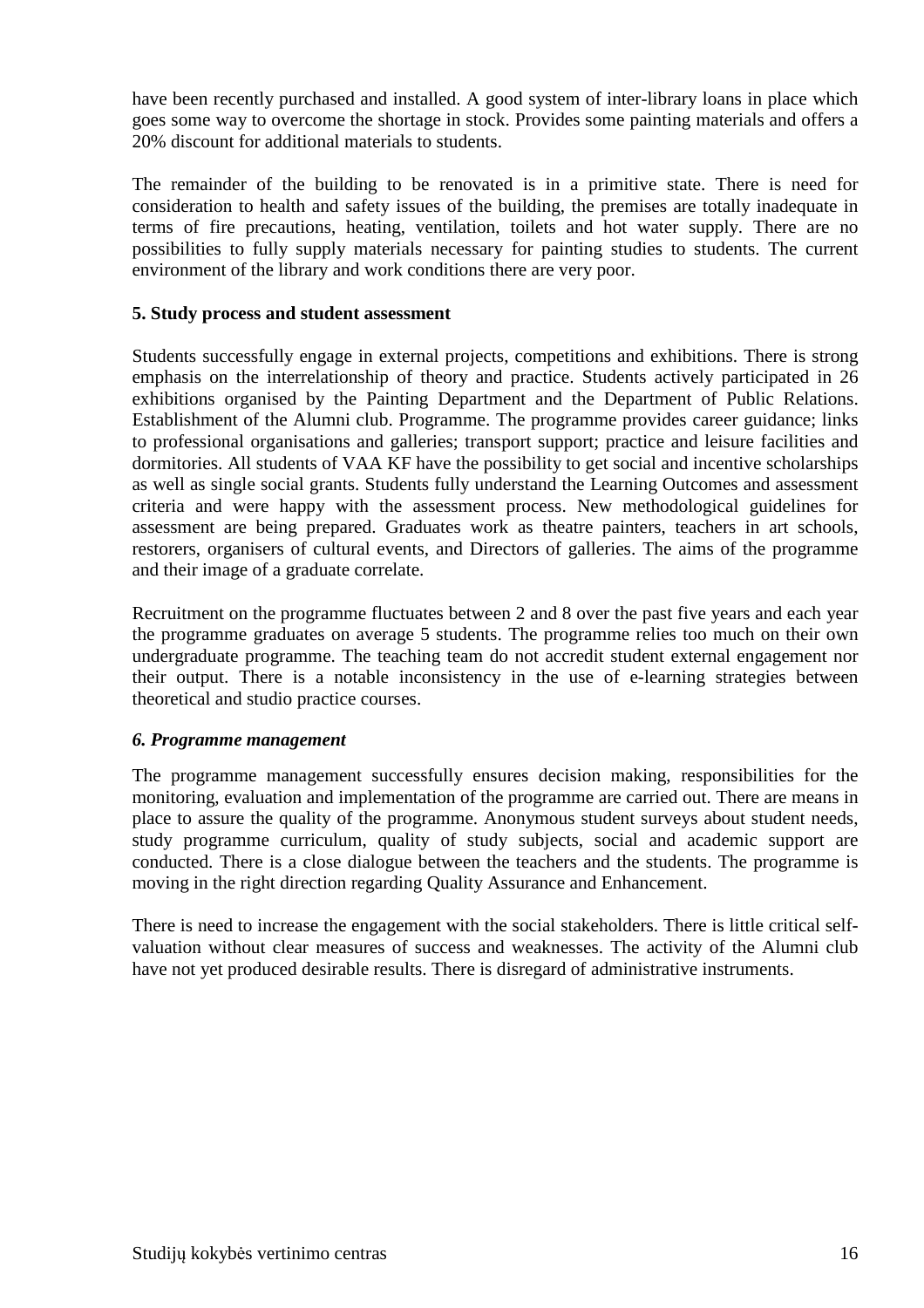#### **V. GENERAL ASSESSMENT**

The study programme *Painting* (state code – 621W10010) at the Vilnius Academy of Fine Arts, Kaunas Faculty is given **positive** evaluation.

| No. | <b>Evaluation Area</b>                                                                                     | <b>Evaluation Area</b><br>in Points* |
|-----|------------------------------------------------------------------------------------------------------------|--------------------------------------|
| 1.  | Programme aims and learning outcomes                                                                       |                                      |
| 2.  | Curriculum design                                                                                          |                                      |
| 3.  | <b>Staff</b>                                                                                               |                                      |
| 4.  | <b>Material resources</b>                                                                                  | 3                                    |
| 5.  | Study process and assessment (student admission, study process<br>student support, achievement assessment) |                                      |
| 6.  | Programme management (programme administration, internal quality<br>assurance)                             |                                      |
|     | <b>Total:</b>                                                                                              | 19                                   |

*Study programme assessment in points by evaluation areas*.

\*1 (unsatisfactory) - there are essential shortcomings that must be eliminated;

2 (satisfactory) - meets the established minimum requirements, needs improvement;

3 (good) - the field develops systematically, has distinctive features;

4 (very good) - the field is exceptionally good.

| Grupės vadovas:<br>Team leader: | Prof. dr. h.c. John Butler |
|---------------------------------|----------------------------|
| Grupės nariai:<br>Team members: | Rugilė Ališauskaitė        |
|                                 | Virginija Januškevičiūtė   |
|                                 | Prof. dr. Atis Kampars     |
|                                 | Prof. dr. Vojtěch Lahoda   |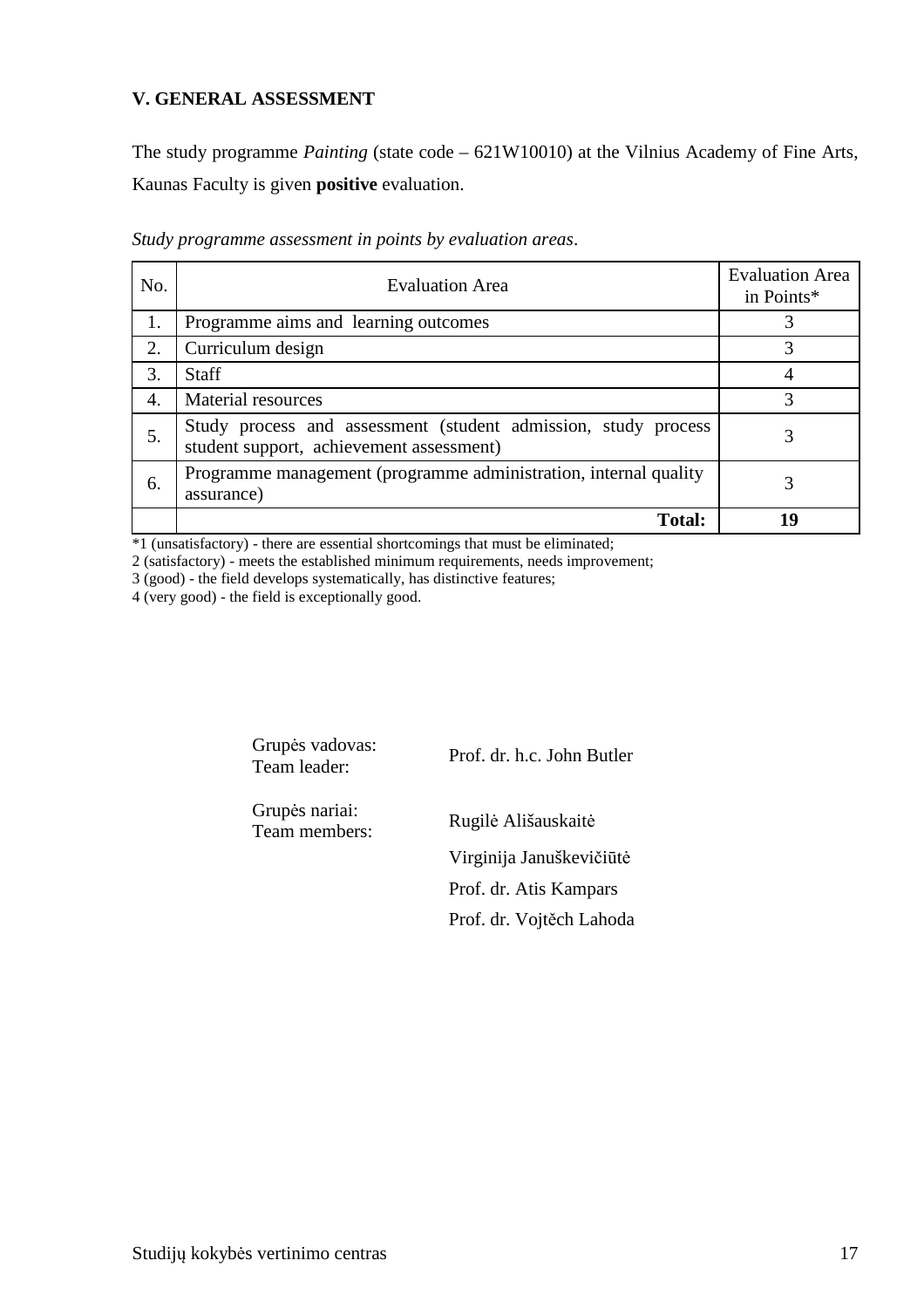#### **VILNIAUS DAILĖS AKADEMIJOS KAUNO FAKULTETO ANTROSIOS PAKOPOS STUDIJŲ PROGRAMOS** *TAPYBA* **(VALSTYBINIS KODAS – 621W10010) 2014-05-13 EKSPERTINIO VERTINIMO IŠVADŲ NR. SV4-236 IŠRAŠAS**

<...>

#### **V. APIBENDRINAMASIS ĮVERTINIMAS**

Vilniaus dailės akademijos Kauno fakulteto studijų programa *Tapyba* (valstybinis kodas – 621W10010) vertinama **teigiamai**.

| Eil.<br>Nr. | Vertinimo sritis                                 | <b>Srities</b><br>įvertinimas,<br>balais* |
|-------------|--------------------------------------------------|-------------------------------------------|
| 1.          | Programos tikslai ir numatomi studijų rezultatai | 3                                         |
| 2.          | Programos sandara                                | 3                                         |
| 3.          | Personalas                                       | $\overline{4}$                            |
| 4.          | Materialieji ištekliai                           | 3                                         |
| 5.          | Studijų eiga ir jos vertinimas                   | 3                                         |
| 6.          | Programos vadyba                                 | 3                                         |
|             | Iš viso:                                         | 19                                        |

\* 1 - Nepatenkinamai (yra esminių trūkumų, kuriuos būtina pašalinti)

2 - Patenkinamai (tenkina minimalius reikalavimus, reikia tobulinti)

3 - Gerai (sistemiškai plėtojama sritis, turi savitų bruožų)

4 - Labai gerai (sritis yra išskirtinė)

<...>

#### **IV. SANTRAUKA**

#### *1. Programos tikslai ir studijų rezultatai*

Tai yra gerai subalansuota programa, derinanti dailės, meno, humanitarinių mokslų ir specialybės studijas. Programos tikslai *ugdyti analitiškai ir konceptualiai mąstančią asmenybę, gebančią vertinti ir aiškinti meno procesus plačiame kultūriniame kontekste, savarankiškai formuluoti su menu susijusias užduotis, rasti optimalius mokslo tyrimo ir sprendimų būdus, kritiškai vertinti ir taikyti teorines ir praktikos žinias asmeninėje praktinėje-kūrybinėje veikloje* yra iš esmės pasiekti. Studijų rezultatai yra tinkamai apibrėžti ir suderinti su programos tikslais. Studijų procese akcentuojama šiuolaikinių meno teorijų, įvairių tapybos raiškos būdų ir daugiadiscipliniško meno simbiozė.

Tačiau programos vykdytojams dar prireiks atlikti nemažai darbo tokiai daugiadiscipliniškumo aplinkai realizuoti.

#### *2. Studijų turinys*

Studijų plano apimtis yra 120 ECTS per dvejus metus. Privalomieji kursai yra tolygiai paskirstyti, taigi studentams tenkantis darbo krūvis taip pat tolygiai padalytas. Daugumos magistro baigiamųjų darbų kokybė atitinka magistro laipsnio darbams keliamus reikalavimus. Didelis dėmesys skiriamas studentų moksliniams tyrimams nuo pat pirmojo semestro. Programos struktūra ir turinys yra tinkami ir užtikrina, kad studentai galėtų pasiekti numatytus studijų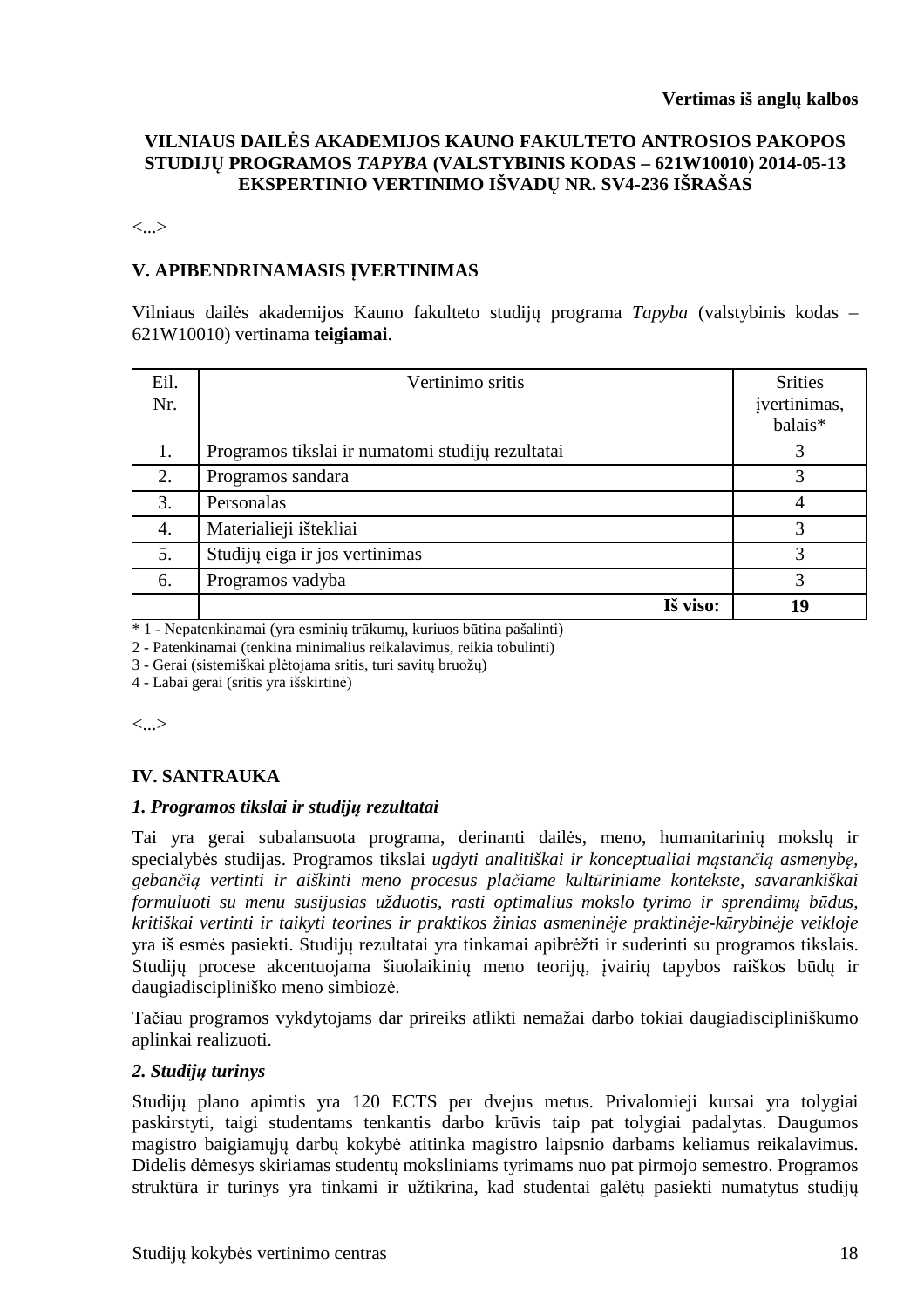rezultatus. Glaudžiai bendradarbiaujama su Humanitarinių mokslų katedra. Pastaruoju metu atsirado daugiau galimybių įtraukti studentus į tarpdalykinius projektus.

Studentai pageidautų, kad daugiau valandų būtų skiriama mokytis piešti, dirbti su skaitmeninėmis programinėmis įrangomis, tada būtų galima jiems aktyviau įsitraukti į tarpdalykines praktikas ir gerinti profesinio pateikimo įgūdžius. Studentams turėtų būti pasiūlyti kursai, kurie skatintų savarankiškesnį ir kūrybiškesnį studentų požiūrį. Šiuolaikinio vizualiojo meno teorijos kursą turėtų dėstyti meno mokytojai, kurie padėtų sujungti praktines studijas su plačiomis klasikinio ir šiuolaikinio meno koncepcijomis. Meno kursai turėtų būti lanksčiai derinami su elektroninėmis medijomis ar erdvinėmis studijomis.

#### *3. Darbuotojai*

Teisės aktais numatyti reikalavimai magistro programos dėstytojams yra vykdomi. Tapybos studijų programos dėstytojų kvalifikacija atitinka teisės aktais ir institucijos apibrėžtus reikalavimus. Magistro programos dalykus dėsto pakankamai įvairių įgūdžių ir gebėjimų turintys dėstytojai, padedantys studentams pasiekti studijų rezultatus; jiems padeda kiti dėstytojai iš Architektūros, Tekstilės, Grafikos ir Humanitarinių mokslų katedrų, kurie dėsto teorinius ir praktinius dalykus. Pedagoginis personalas yra labai lojalus programai ir motyvuotas, tai labai vertina studentai ir programos absolventai. Dėstytojų profesinės kvalifikacijos kėlimas yra reguliuojamas procesas, dėstytojų kvalifikacija periodiškai vertinama. Visi tapybos studijos darbuotojai yra aktyvūs menininkai, dalyvaujantys parodose Lietuvoje ir užsienyje. Teorinius kursus dėstantys ir praktinius užsiėmimus vedantys dėstytojai dirba Architektūros, Tekstilės, Grafikos ir Humanitarinių mokslų katedrose. Studentai supažindinami su įvairaus pobūdžio technikomis, t.y., įvairiomis grafinio spausdinimo priemonėmis.

Reikėtų pritraukti daugiau Lietuvos ir užsienio dėstytojų. Privalomuosius magistro programos dalykus (įskaitant ir baigiamuosius darbus) šiuo metu dėsto tik trys dėstytojai. Akademinis dėstytojų judumas yra nepakankamas, jie mažai dalyvauja mainų programose.

#### *4. Realieji ir mokymosi ištekliai*

Buvo siūloma praplėsti Fakulteto patalpas, ypač įsteigiant naują biblioteką. Studijų erdvėmis studentai patenkinti. Mokymo ir mokymosi įrangos, įskaitant laboratorijas ir kompiuterinę įrangą, yra pakankamai, jos kokybė patenkinama. Neseniai įrengtos naujos dirbtuvės, nupirkta ir jose įdiegta nauja įranga. Gerai veikia tarpbibliotekinio abonemento sistema, kuri tam tikru mastu kompensuoja knygų egzempliorių trūkumą. Fakultetas aprūpina studentus tam tikromis tapybai reikalingomis medžiagomis ir siūlo 20 proc. nuolaidą studentų darbams reikalingoms papildomoms medžiagoms.

Likusi būtina renovuoti pastato dalis šiuo metu yra gana prastos būklės. Būtina skirti didesnį dėmesį pastatui taikomiems saugos ir sveikatos reikalavimams; šiuo metu patalpose nėra įrengtų tinkamų priešgaisrinės apsaugos priemonių, šildymo, ventiliacijos sistemų, tualetų, nepakankamai tiekiamas karštas vanduo. Fakultetas neturi galimybės aprūpinti studentų darbui tapybos studijose reikalingomis medžiagomis. Esamos bibliotekos ir darbo sąlygos yra prastos.

#### *5. Studijų procesas ir studentų vertinimas*

Studentai sėkmingai dalyvauja išorės projektuose, konkursuose ir parodose. Dėstant programos dalykus didelis dėmesys skiriamas teorijos ir praktikos tarpusavio sąryšiui. Studentai aktyviai dalyvavo 26-iose parodose, kurias organizavo Tapybos katedra ir Viešųjų ryšių katedra. Alumnų klubo įsteigimas. Programa. Pagal programą besimokantiems studentams teikiamos konsultacijos dėl būsimos karjeros, jie nukreipiami į profesines organizacijas ir galerijas; teikiama parama transporto paslaugoms; organizuojama praktika, siūlomos laisvalaikio priemonės, suteikiami bendrabučiai. Visi VDA KF studentai turi galimybę gauti socialines ir skatinamąsias stipendijas, taip pat individualias socialines dotacijas. Studentai visiškai supranta, kokių rezultatų siekiama studijuojant šią programą, kokie kriterijai taikomi, teigiamai atsiliepia apie vertinimo procesą.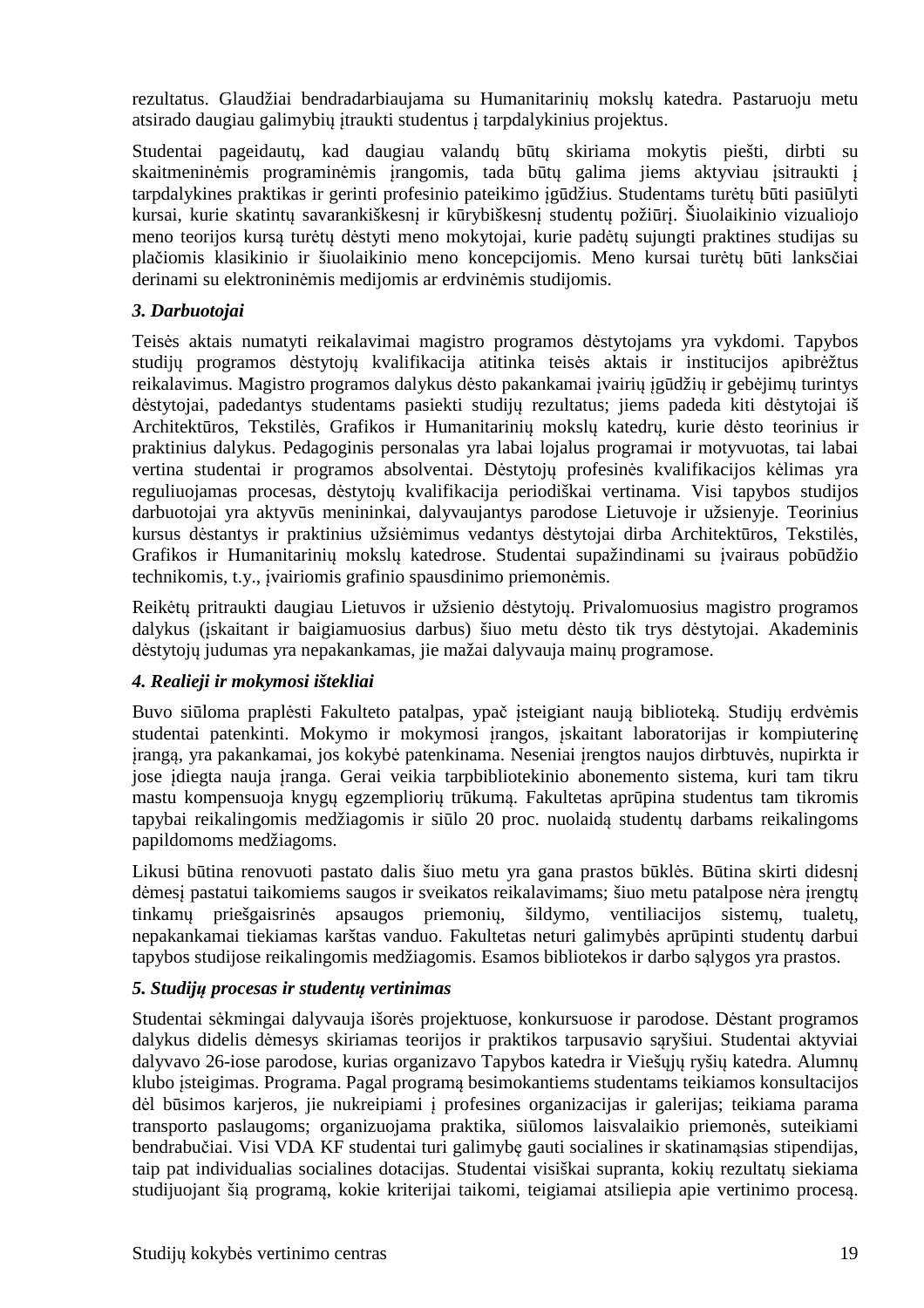Šiuo metu rengiamos naujos metodinės vertinimo rekomendacijos. Programos absolventai dirba teatro dailininkais, meno mokyklų mokytojais, restauratoriais, kultūros renginių organizatoriais, galerijų direktoriais. Programos tikslai nuosekliai susiję su programos absolvento įvaizdžiu.

Per pastaruosius penkerius metus į programą buvo priimama nuo 2 iki 8 studentų, ir kiekvienais metais vidutiniškai programą baigia 5 studentai. Ši *Tapybos* magistro programa pernelyg paremta *Tapybos* bakalauro programa. Pedagoginis personalas niekaip nevertina studentų užklasinės veiklos ar rezultatų. Teoriniuose ir praktiniuose studijų kursuose labai nevienodai naudojamos e. mokymosi strategijos.

#### *6. Programos vadyba*

Programos vadyba užtikrina tinkamą spendimų priėmimo tvarką, numato atsakomybę už programos stebėseną, vertinimą ir įgyvendinimą. Taikomos tinkamos programos kokybės užtikrinimo priemonės. Atliekamos anoniminės studentų apklausos dėl studentų poreikių, studijų programos turinio, studijų dalykų kokybės, socialinės ir akademinės paramos. Dėstytojai ir studentai glaudžiai bendradarbiauja. Programos vykdytojai įgyvendina tinkamas kokybės užtikrinimo ir gerinimo priemones.

Būtina stiprinti bendradarbiavimą su socialiniais dalininkais. Mažai taikomos savęs vertinimo priemonės, neapibrėžti aiškūs sėkmės ar silpnųjų vietų vertinimo rodikliai. Alumnų klubo veikla kol kas pageidaujamų rezultatų nedavė. Tai rodo, kad nepakankamai išnaudojamos administracinės priemonės.

#### **III. REKOMENDACIJOS**

Ekspertų grupė rekomenduoja:

- 1. Fakultetui nedelsiant įgyvendinti priemones, užtikrinančias, kad patalpos atitiktų teisės aktais numatytus sveikatos ir saugos reikalavimus. Studentų praktikai reikalingos sąlygos, įskaitant studijas ir bibliotekos išteklius, yra vos pakankamos.
- 2. Geriau apgalvoti ir griežčiau vykdyti vertinimui reikalingų duomenų rinkimo procesą. Programos vykdytojai turėtų atlikti sistemingesnį pačios programos vertinimą nuosekliau įvertindami programos stipriąsias puses (įskaitant jos išskirtinius bruožus), silpnąsias vietas, galimybes ir grėsmes; tam pasiekti turėtų būti taikomi tiksliau apibrėžti kriterijai ir mato vienetai, siekiami rodikliai (pvz., pedagoginės ir mokslo tiriamosios veiklos rezultatai; į programą priimtų studentų skaičius ir jų kvalifikacija, bendra pažanga, nubyrėjimas, pasiekimai, įsidarbinimo rodikliai), pagal kuriuos būtų galima įvertinti programos sėkmes ar nesėkmes.
- 3. Siekti didesnio studijų turinio subalansuotumo programos vykdytojai turėtų peržiūrėti studijų turinį, siekti pusiausvyros tarp "užduočių ir individualios praktikos" ir "teorijos ir praktikos", mokymo strategijos ir dėstytojų patirties, siekiant "skirtingų raiškos būdų tapybos ir daugiadiscipliniškų menų srityje".
- 4. Daugiau valandų skirti mokytis piešti, dirbti su skaitmeninėmis programinėmis įrangomis.
- 5. Programos vykdytojai turėtų ieškoti būdų pateikti gerosios patirties modelius ir parengti aiškias magistro darbų rengimo metodines rekomendacijas.
- 6. Studentams turėtų būti pasiūlyti kursai, skatinantys labiau savarankišką ir kūrybišką studentų požiūrį. Programos vykdytojai turėtų rasti galimybių įtraukti užklasinę studentų veiklą į studijų turinį ir kokiu nors būdu ją įvertinti.
- 7. Šiuolaikinio vizualiojo meno teorijos kursą turėtų dėstyti meno dėstytojai.
- 8. Lietuvos ir užsienio vizituojantys dėstytojai galėtų paįvairinti dėstomą medžiagą ir sustiprinti šiuolaikiškumo aspektą.